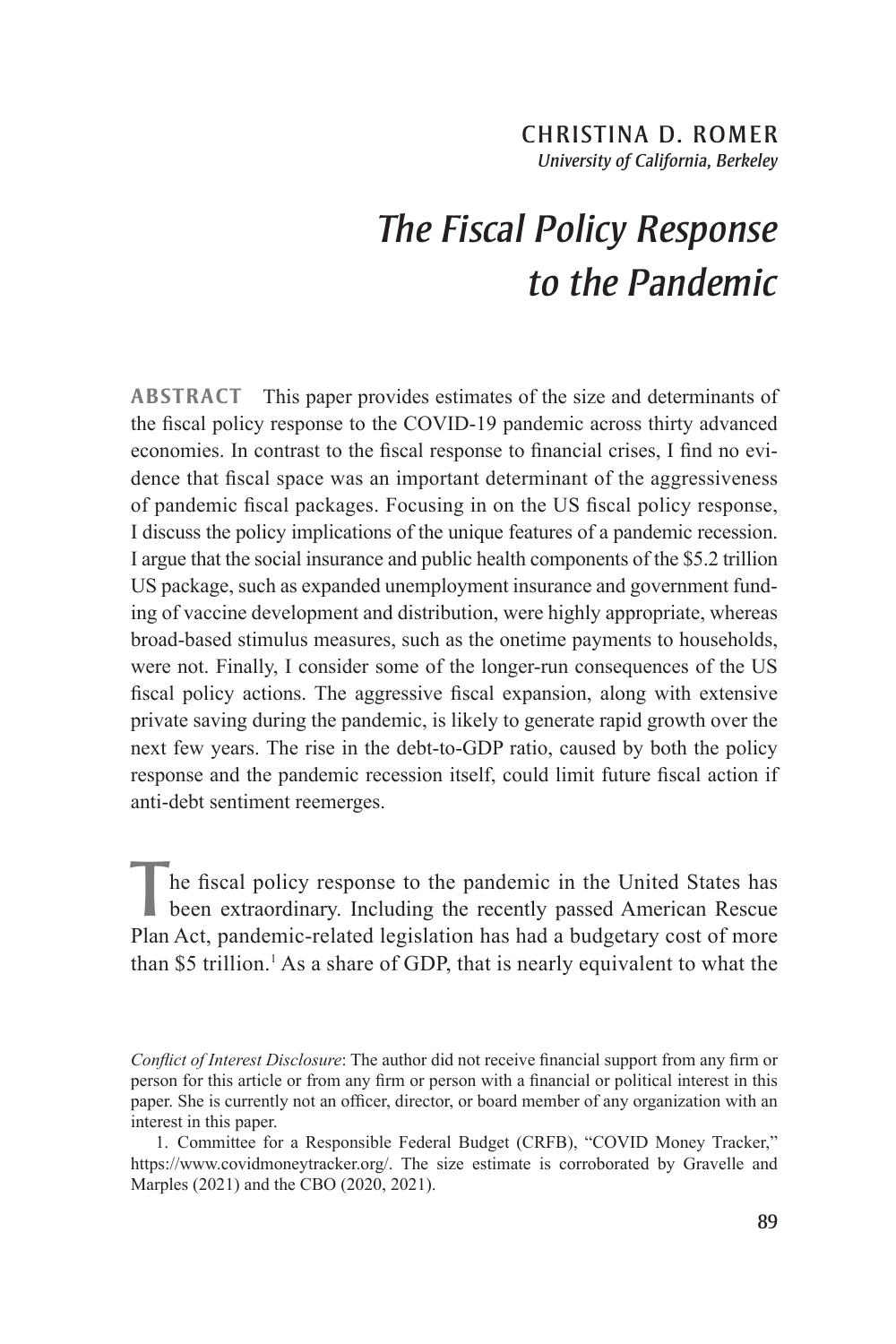United States spent on war production in 1943.<sup>2</sup> Or, to put it in a more modern context, it is about four times as large as the 2009 American Recovery and Reinvestment Act passed to help the US economy recover from the global financial crisis. Though the United States has had one of the most aggressive fiscal responses, other countries have done a great deal as well.

As we begin the second year of the pandemic, it is useful to take a step back and assess these extraordinary actions. What determined the aggressiveness of the fiscal policy response across countries? Was the composition of the US fiscal package appropriate for the special circumstances of the pandemic economy? And finally, will the fiscal response have repercussions for the future?

## **I. What Determined the Aggressiveness of the Fiscal Response?**

#### *I.A. Size of Early Fiscal Packages*

A natural place to begin is with data on the size of the fiscal policy response in various countries. David Romer and I have constructed estimates of the sizes of initial fiscal responses to the pandemic for the thirty countries in the OECD as of 2000. We aim to include only the actual budgetary impact of actions, not the headline amount of loan guarantees, liquidity provision, and similar programs. As discussed in the online appendix, we use a variety of previous fiscal policy data collection efforts (Bruegel, the IMF, and the OECD), secondary sources (Fitch Ratings and the Economist Intelligence Unit), and primary sources (country budget proposals, government announcements, and official reports) to derive our estimates of the size of fiscal packages through the end of July 2020. The online appendix describes our final adjudication for the thirty countries in our sample.

Figure 1 shows the fiscal packages (as a share of the country's 2019 GDP) ordered from lowest to highest.3 One thing that stands out is just how extraordinary the early US fiscal response to the pandemic was. Only New Zealand spent as much relative to the size of its economy. The United States spent about 50 percent more than the United Kingdom, and roughly three times as much as France, Italy, or Spain.

3. We use the convention that a positive value corresponds to an increase in the budget deficit, so a larger value implies more fiscal expansion.

<sup>2.</sup> The data on war production (based on federal contract data) were provided by Gillian Brunet.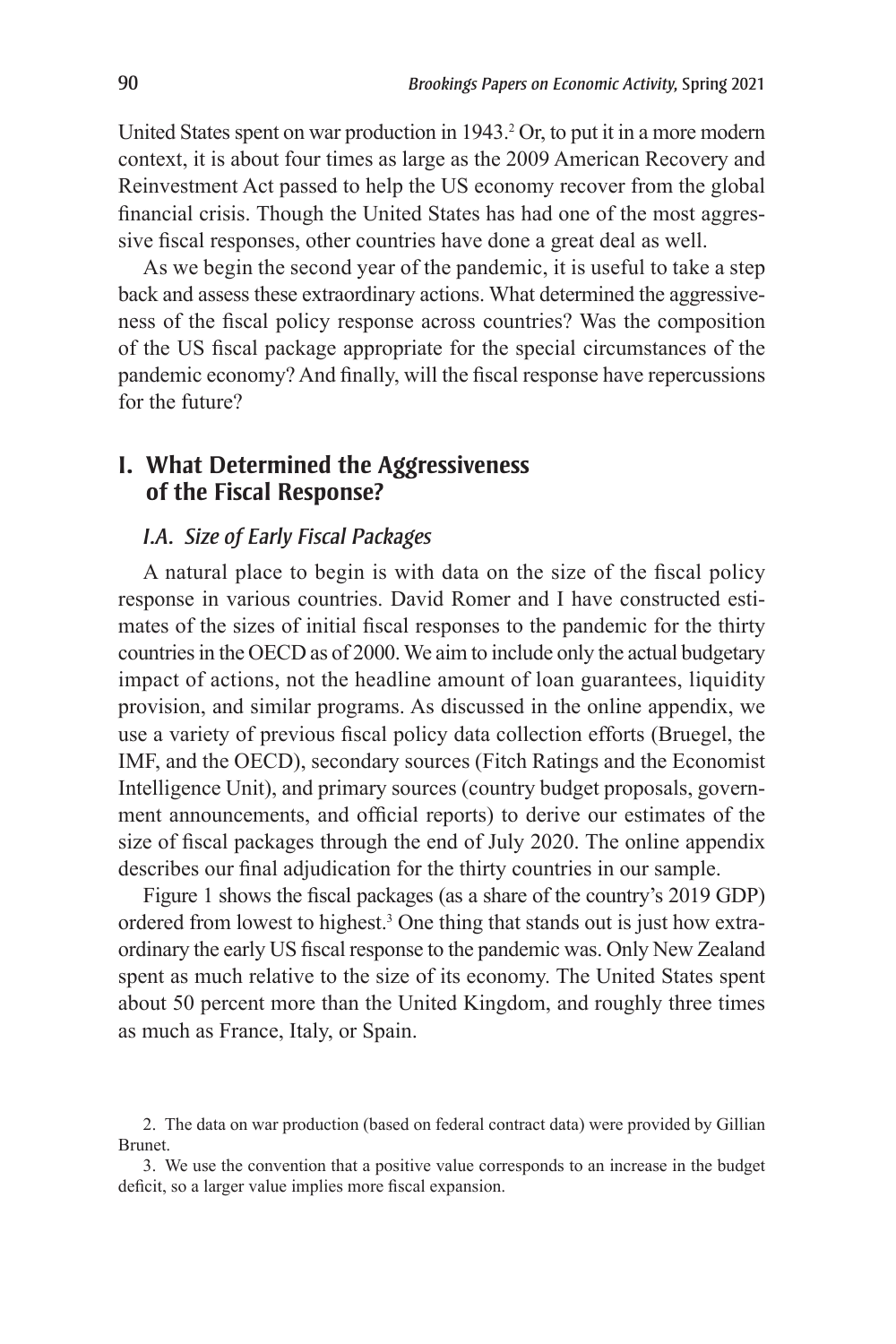

**Figure 1.** Early Pandemic Fiscal Packages in OECD Countries

The fiscal packages enacted early in the pandemic are systematically larger than early packages enacted in response to the 2008 financial crisis. The OECD (2009, 110) collected data on crisis fiscal packages in March 2009, which are similar in timing for that episode to the data we have collected for the pandemic. The average fiscal package early in the pandemic was 5.2 percent of GDP (with a median of 4.4 percent); the average package early in the Great Recession was 1.4 percent of GDP (with a median of 1.6 percent).4 Thus, the typical package was three to four times larger in the recent episode.

#### *I.B. Influence of Debt Ratios*

In previous work, Romer and I (2018) analyzed why some countries undertook much more aggressive fiscal responses to financial crises than

4. The OECD does not include fiscal package estimates for the Great Recession episode for two countries included in our pandemic sample (Greece and Turkey). The mean pandemic package excluding Greece and Turkey is 5.4 percent (with a median of 4.5 percent).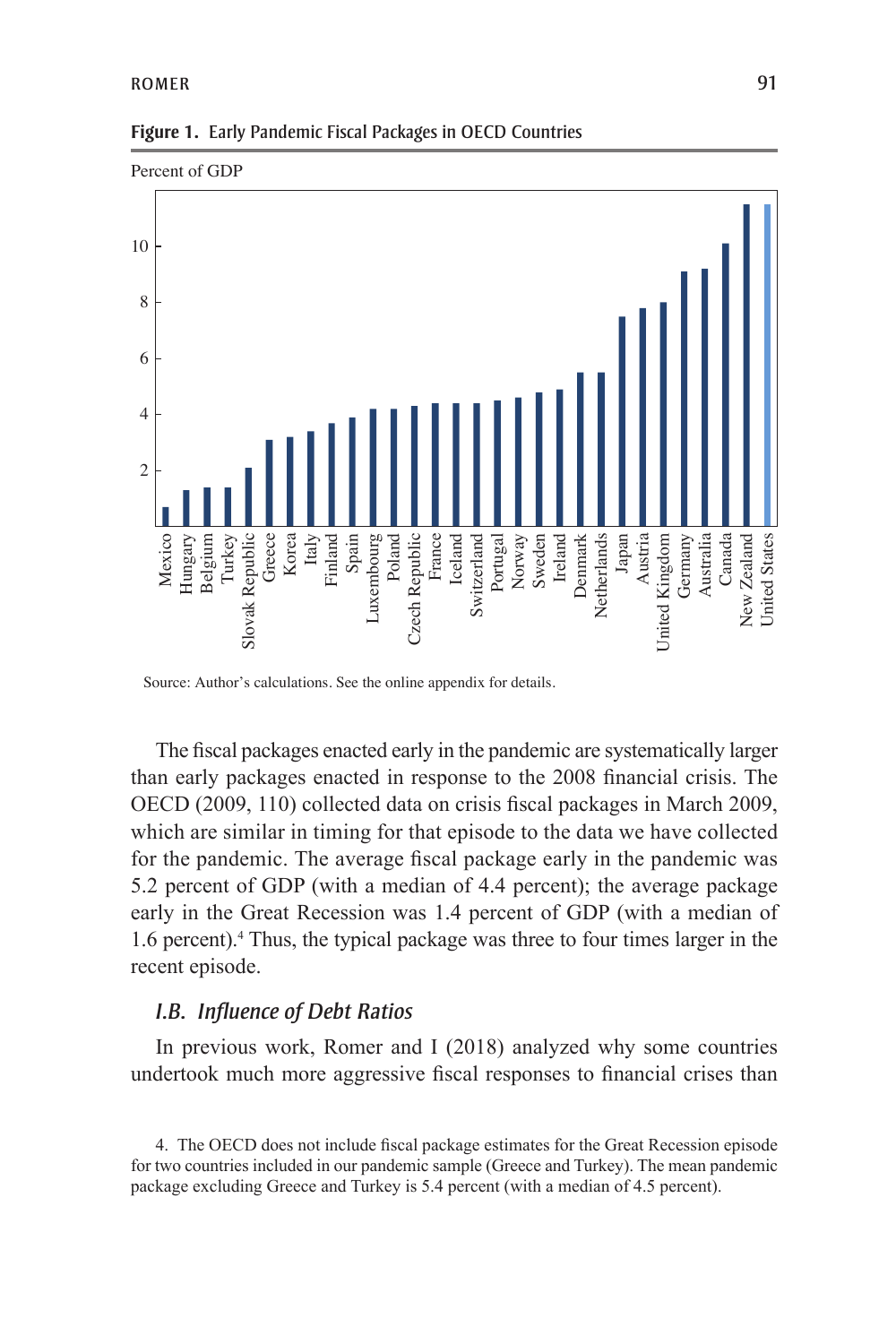others and, as a result, experienced much less severe post-crisis recessions. We found that a country's prior debt-to-GDP ratio had a large contractionary effect on the fiscal response to a crisis. Among OECD countries in the period since 1980, countries with initial debt ratios one standard deviation below the sample mean increased their high-employment budget deficits by over 3 percent of GDP in response to significant financial distress. On the other hand, countries with initial debt ratios one standard deviation above the sample mean actually *decreased* their high-employment deficits by 2–3 percent of GDP—meaning that they switched to highly contractionary fiscal policy.

Subsequent investigation into why the fiscal response to a crisis depended on the debt ratio found only modest evidence that debt mattered because of its impact on market access (Romer and Romer 2019). For example, controlling for a country's sovereign bond rating or relative interest rate on government bonds did not noticeably reduce the impact of the debt ratio on the fiscal response to a crisis. Instead, narrative evidence suggests that "anti-debt" ideas played a crucial role. Policymakers were influenced in how they responded to a crisis by their ideas about the harms of high debt and the benefits of fiscal austerity.

Here, I examine the early COVID-19 relief packages for the same sample of countries to see if the size of the relief packages was similarly dependent on the prior debt ratio. Figure 2 shows a scatterplot of early pandemicrelated fiscal packages and countries' debt-to-GDP ratios at the end of 2019.<sup>5</sup> There is no clear relationship between the COVID-19 relief packages and the prior debt-to-GDP ratio. Some countries with low debt, like New Zealand and Australia, took very aggressive action, but other low-debt countries, like Luxembourg and South Korea, did relatively little. At the other end of the spectrum, some high-debt countries, like Japan and the United States, did a great deal of fiscal expansion, while other high-debt countries, like Greece and Italy, did relatively little.

If one focuses on some of the core countries of the eurozone (shown in squares in figure 2), something like the expected negative relationship between debt and fiscal actions appears to hold. Low-debt Germany and Austria had early fiscal packages of about 8 percent of GDP; mediumdebt France, Spain, and Portugal had packages of about 4 percent of GDP;

<sup>5.</sup> The debt data are from the International Monetary Fund (IMF) World Economic Outlook Database, October 2020. For the baseline analysis I use the gross debt ratio; I also consider the net debt ratio as a robustness exercise.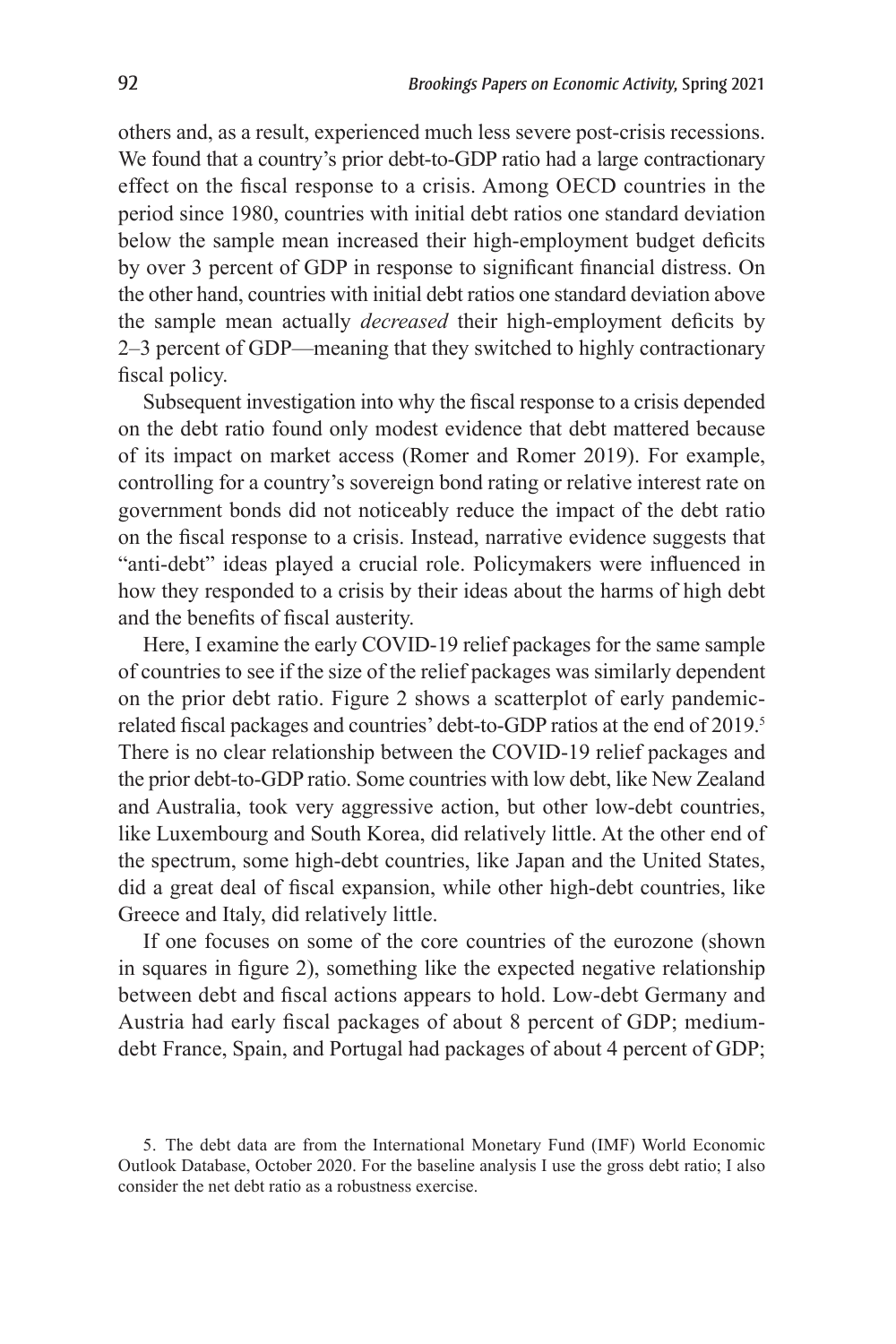

Sources: Author's calculations; IMF World Economic Outlook Database.

Notes: See the online appendix for details about the fiscal response measure. The gross debt ratio data are from the IMF World Economic Outlook Database, October 2020. The countries marked with squares are the seven countries of the eurozone with the largest GDP.

and high-debt Greece and Italy had fiscal expansions of about 3 percent. However, a number of low-debt European countries, particularly the Nordic countries and new European Union members (the Czech Republic, Hungary, and the Slovak Republic), had quite modest fiscal responses to the pandemic.

Regressions confirm the sense from the figure that debt does not appear to have been destiny when it came to the pandemic fiscal response. Table 1 reports the results of simple cross-section regressions of the size of the early fiscal response on the 2019 debt-to-GDP ratio, with and without various control variables. Column 1 shows that in the most basic specification, the coefficient on the debt ratio actually enters positively; that is, countries with higher initial debt levels undertook more aggressive fiscal expansion. However, the standard error is so large that the two-standard-error confidence band encompasses both positive and negative values. Column 2 shows that the same pattern holds when net debt is used in place of gross debt.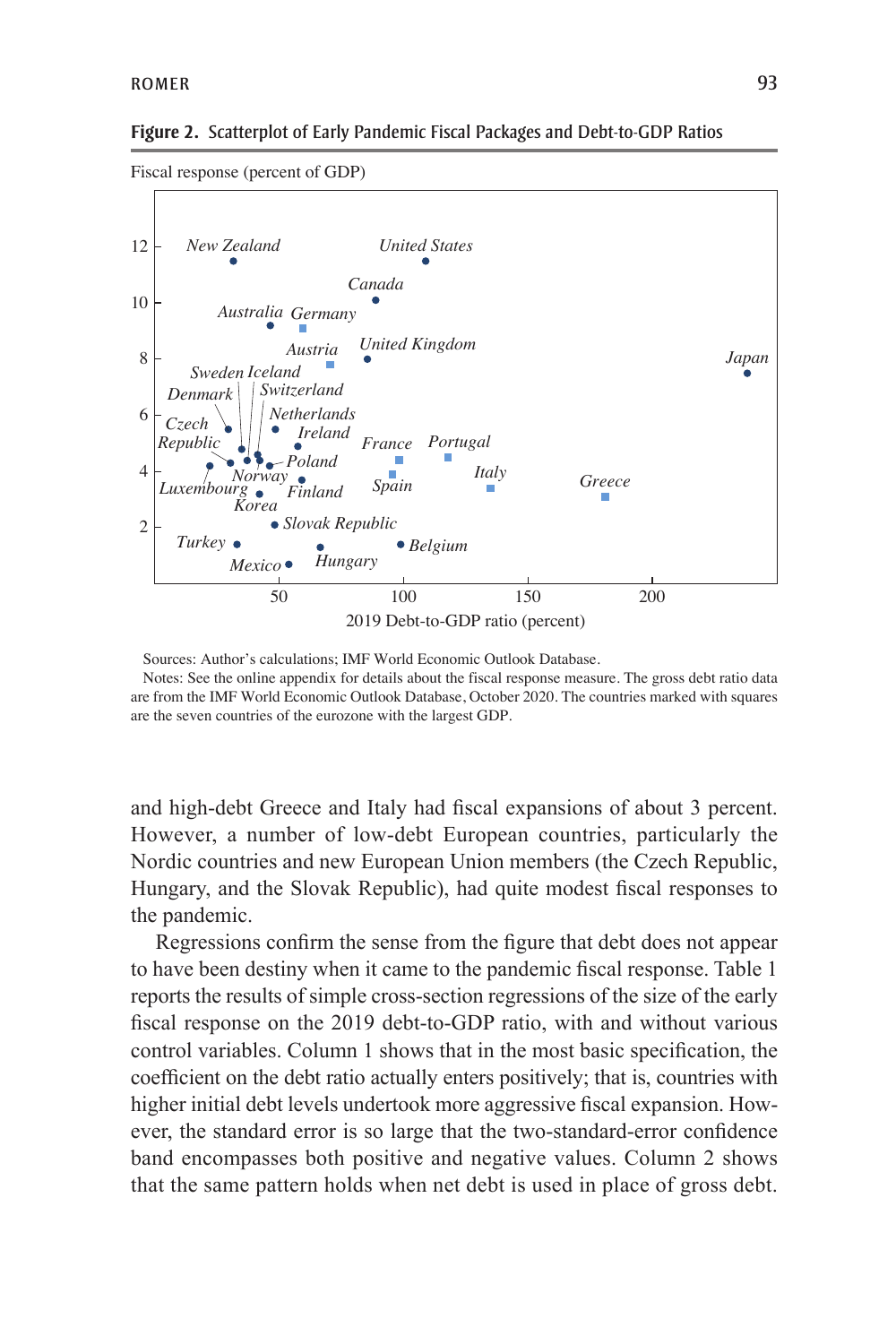| Sample                  | (1)<br>Full      | (2)<br>Full      | (3)<br>No Japan     | (4)<br>No Poor   | (5)<br>Full         | (6)<br>Full         |
|-------------------------|------------------|------------------|---------------------|------------------|---------------------|---------------------|
| Explanatory<br>variable |                  |                  |                     |                  |                     |                     |
| Gross debt/GDP          | 0.006<br>(0.009) |                  | $-0.001$<br>(0.013) | 0.005<br>(0.009) | 0.007<br>(0.008)    | 0.020<br>(0.007)    |
| Net debt/GDP            |                  | 0.001<br>(0.008) |                     |                  |                     |                     |
| COVID-19 deaths         |                  |                  |                     |                  | $-0.002$<br>(0.002) |                     |
| $S\&P$ rating           |                  |                  |                     |                  |                     | 0.472<br>(0.093)    |
| Constant                | 4.745<br>(0.815) | 5.276<br>(0.610) | 5.108<br>(0.966)    | 5.541<br>(0.789) | 4.981<br>(0.931)    | $-8.558$<br>(2.693) |
|                         |                  |                  |                     |                  |                     |                     |

**Table 1.** Relationship between Early Pandemic Fiscal Packages and Debt Ratios

Source: Author's calculations.

Notes: The dependent variable is the size of early pandemic fiscal packages (as a percentage of 2019 GDP), where a positive value corresponds to fiscal expansion. The gross and net debt ratios are as of the end of 2019 and are measured in percentage points; COVID-19 deaths are as of April 30, 2020; and the S&P rating is as of the end of 2019. The "No Poor" sample excludes Greece, Hungary, Mexico, Poland, the Slovak Republic, and Turkey. The standard errors reported are heteroscedasticity-consistent (Eicker-White) standard errors.

Column 3 shows that the lack of a relationship remains even if one takes out Japan, the most noticeable outlier, though the sign of the point estimate does flip to the expected negative relationship.6 Column 4 shows that the lack of relationship also holds if one considers only relatively wealthy countries (and so excludes the six countries with the lowest GDP per capita in the sample—Greece, Hungary, Mexico, Poland, the Slovak Republic, and Turkey).

Column 5 shows that controlling for the initial severity of the COVID-19 outbreak in a country also does not reveal a negative effect of debt. I include cumulative COVID-19 deaths per 100,000 people as of April 30, 2020, on the assumption that countries with a worse outbreak would take more aggressive fiscal action for a given debt level.<sup>7</sup> Interestingly, COVID-19 deaths enter negatively (but insignificantly), and gross debt continues to enter positively (but again very insignificantly).

I also try including a direct measure of market access as a predictor of the early fiscal response to the pandemic. In particular, I include a country's

7. The data on deaths come from Our World in Data, "Covid-19-data," https://github.com/ owid/covid-19-data/blob/master/public/data/ecdc/total\_deaths\_per\_million.csv, accessed February 11, 2021.

<sup>6.</sup> Excluding other outliers, such as Greece and the United States, also has little impact on the estimates.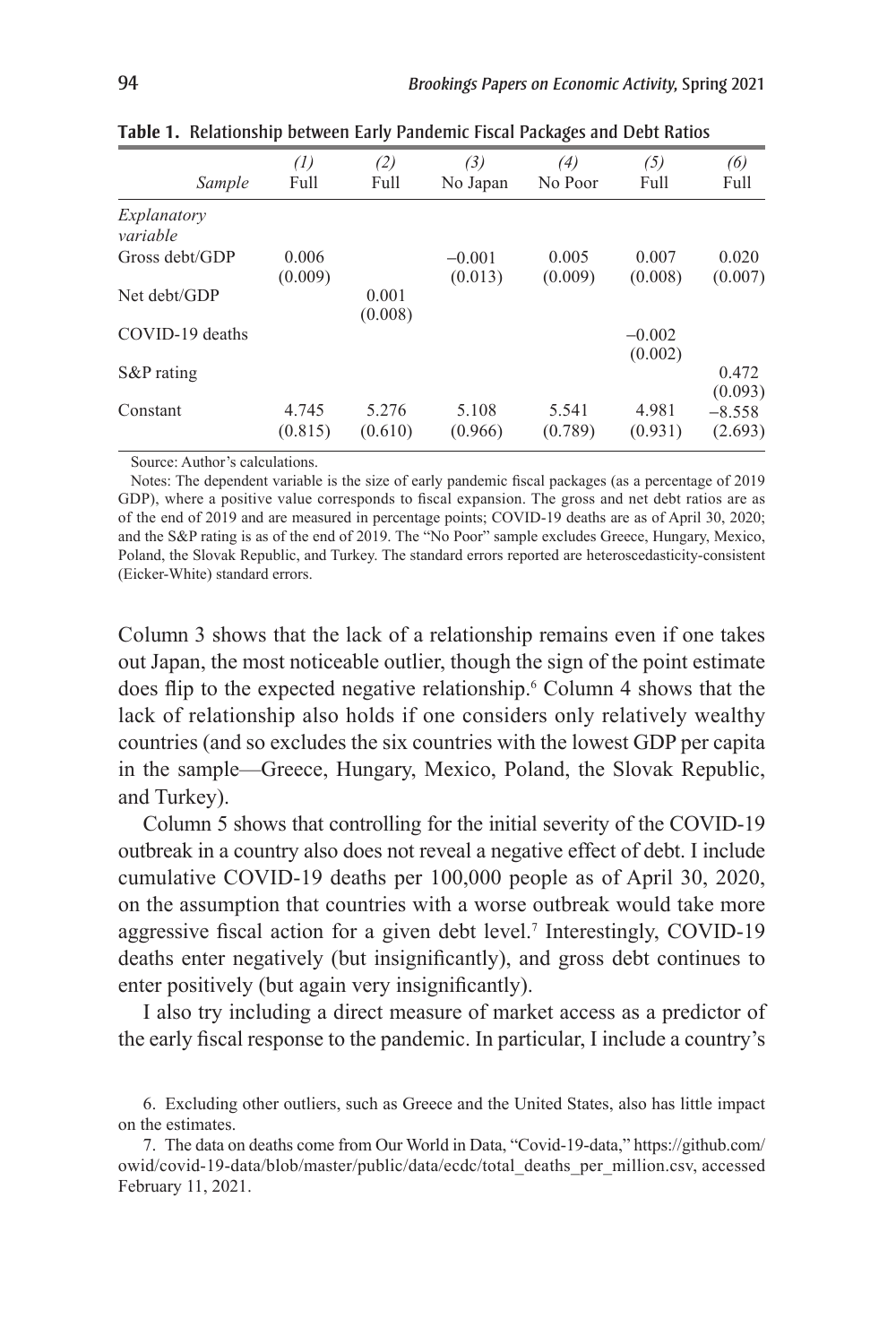S&P sovereign bond rating as of the end of 2019 in the regression that also includes the gross debt-to-GDP ratio.<sup>8</sup> Column 6 of table 1 shows that the coefficient on the S&P rating is strongly positive and highly statistically significant. The coefficient estimate implies that a country with a rating three points higher (say AA versus A) is predicted to have an early pandemic fiscal package (as a percent of GDP) that is 1.4 percentage points higher.<sup>9</sup> The coefficient on the debt ratio remains positive and is now marginally significant.

That market access is a much more important determinant of the fiscal response to the pandemic than initial debt suggests an important change from the 2008 financial crisis. Countries in 2020 appear to have been constrained in their fiscal choices not by ideas related to debt and deficits but by their ability to borrow. This could suggest an evolution of economic ideas away from unwarranted concern about debt levels in times of stress. However, it could also reflect the unique terror engendered by the pandemic and countries' desire to combat it. Only time, and the next crisis, will tell.

## **II. Evaluating the US Fiscal Policy Response**

The data on the size of fiscal responses to the pandemic across countries show that the US response was nothing short of enormous. But was it well conceived and appropriate for the unique conditions of a pandemic recession? Does it appear to have been effective?

#### *II.A. Differences between Ordinary and Pandemic Recessions*

The first step in evaluating the desirability of recent fiscal measures is thinking about how a pandemic recession differs from an ordinary recession. Most recessions involve a decline in aggregate demand, precipitated by a variety of factors, such as contractionary monetary policy, financial distress, or falls in consumer and business confidence. The pandemic recession also

8. The S&P data are from S&P Global, "Browse Ratings by Practice," https://www. standardandpoors.com/en\_US/web/guest/entity-browse, accessed September 5, 2020. I convert it to a numerical scale, where AAA corresponds to 30, AA to 27, A to 24, and so on. Pluses and minuses move the value up or down one unit.

9. My findings about predictors of the fiscal response echo those Benmelech and Tzur-Ilan (2020) derived using a different sample of countries and a different approach to measuring fiscal responses. Balajee, Tomar, and Udupa (2020), Hosny (2021), and Apeti and others (2021) also examine the cross-country evidence concerning the fiscal response to the pandemic. One interesting finding from Apeti and others (2021) is that an alternative measure of fiscal space—a lower ratio of government debt to tax revenues—is associated with a larger fiscal policy response to the pandemic.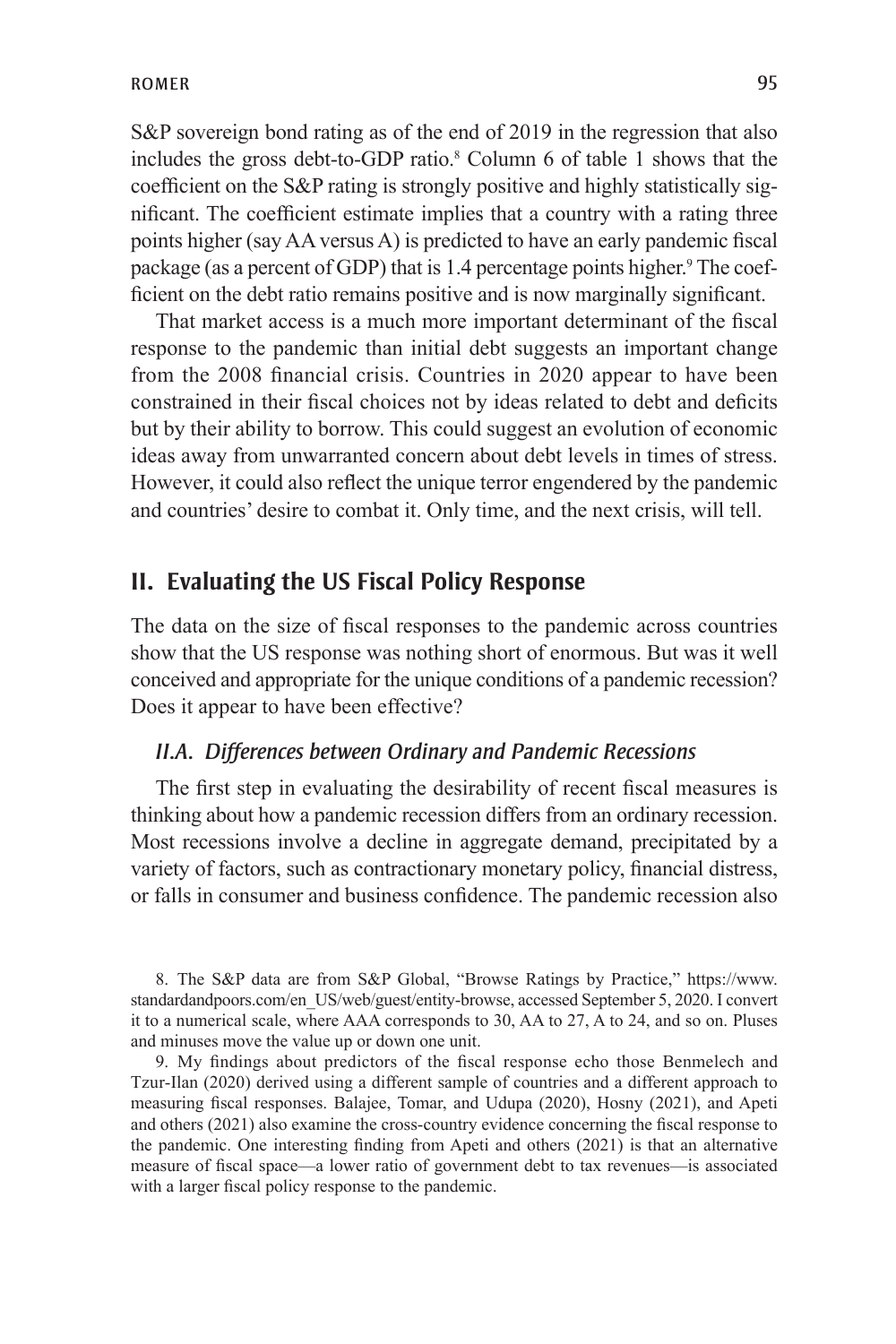involved a large fall in demand. The high-frequency data on restaurant reservations, plane flights, and trips to retail establishments from last March show that consumers responded to emerging news about the virus by hunkering down—even before shelter-in-place orders required it.<sup>10</sup> Very high saving rates in the United States suggest that demand remained low throughout 2020. But that is where the similarity between ordinary and pandemic recessions stops.

DESIRABLE AMOUNT OF STIMULUS One difference involves the appropriate amount of aggregate demand stimulus. In an ordinary recession, a key role of policy is to try to get aggregate demand up any way possible. The goal is to fill the hole in demand and thus return output to full employment quickly. But a pandemic thrives on human interaction, and hence on economic activity. Even if fiscal policy could counteract the decline in aggregate demand caused by virus fears and uncertainty and thus maintain full employment, policymakers should not want to do so. Certain activities indoor dining at restaurants, cruise travel, concerts, conventions, and sporting events—simply cannot occur safely during a pandemic. The goal of policy during a pandemic is to stimulate only as much production and employment as can happen relatively safely.

A related point is that what happens during a pandemic recession depends crucially on the public health situation. The course of the virus determines how much and what can be produced safely. It also plays a key role in demand. Without effective public health measures, aggregate demand stimulus would likely cause the virus to surge. This, in turn, would cause private demand to collapse, countering any benefits of the fiscal stimulus.

UNEQUAL IMPACT A second difference between ordinary and pandemic recessions involves the inequality in harm to different types of workers. While the effects of any recession tend to be unequal, the effects of a pandemic recession are uniquely so. Some workers, particularly nonmedical professionals in the service sector, are able to switch easily to working from home. Assuming demand for their remote services does not decline substantially, these workers are likely to experience relatively modest increases in unemployment during a pandemic. And, to the degree that people prefer the flexibility provided by working from home and not commuting, the benefits of working may even increase for such workers during a pandemic.

On the other hand, workers in sectors particularly affected by the pandemic, such as hospitality and brick-and-mortar retail, are likely to

<sup>10.</sup> See, for example, Goolsbee and Syverson (2021) and Chetty and others (2020).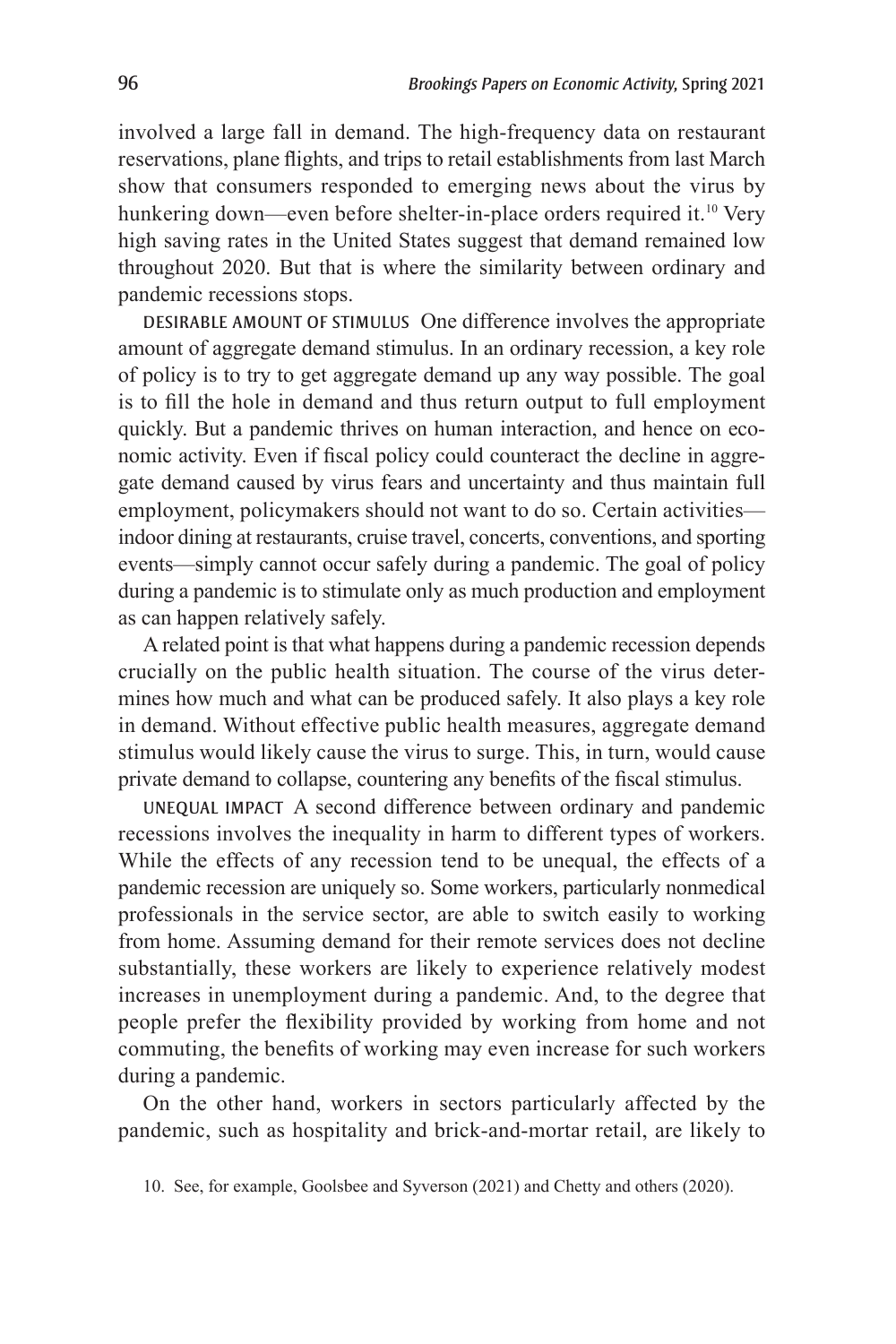be severely harmed. Whether because demand dries up or because of shutdown orders, workers in these sectors are likely to experience prolonged unemployment. Workers in essential sectors, such as health care or food manufacturing, who cannot work remotely are unlikely to become unemployed, but their jobs become riskier or less pleasant. As a result, they are also particularly harmed.

DOES STIMULUS FLOW THROUGHOUT THE ECONOMY? A third difference is that the benefits of aggregate demand stimulus do not flow throughout the economy during a pandemic recession. In an ordinary recession, it is not necessary to target aggregate demand stimulus to the particular sectors or people affected. For example, if residential construction declines, it is not necessary to focus on measures closely tied to residential construction. Any measure that stimulates demand will cause an increase in income that will flow through to increased demand for housing and so help the construction sector. This is much less true in a pandemic recession. Because some sectors cannot operate safely in a pandemic, general demand stimulus will do little to help unemployed workers in those sectors. The usual knock-on effects behind a traditional Keynesian multiplier—spending in one area flows to spending throughout the economy—fail to operate when part of the economy is shut down.<sup>11</sup>

IMPLICATIONS The unique characteristics of a pandemic recession imply that fiscal policy during a pandemic should be geared much more toward helping those who are directly harmed rather than toward increasing aggregate demand more generally. That is, it should be aimed at providing social insurance rather than broad stimulus. As we formalize and discuss in Romer and Romer (2021), the sensible role of policy during a pandemic is to provide people with the compensation they would have received if they had been able to insure themselves against the effects of a pandemic. Such targeted aid should ideally compensate not only those who become unemployed but also those who remain employed but at high risk of exposure because of the essential nature of their jobs. Directing aid to those affected deals directly with the problem of grossly unequal harms from the pandemic recession. It also deals with the problem that general stimulus does not flow throughout the economy during a pandemic.

Of course, to the extent that output during the pandemic is below the level that can be produced safely because of an aggregate demand shortfall, broad fiscal stimulus would be appropriate and desirable. Another benefit of

11. This point is formalized in the model of Guerrieri and others (2020). They also show that shutdowns can themselves have aggregate demand consequences.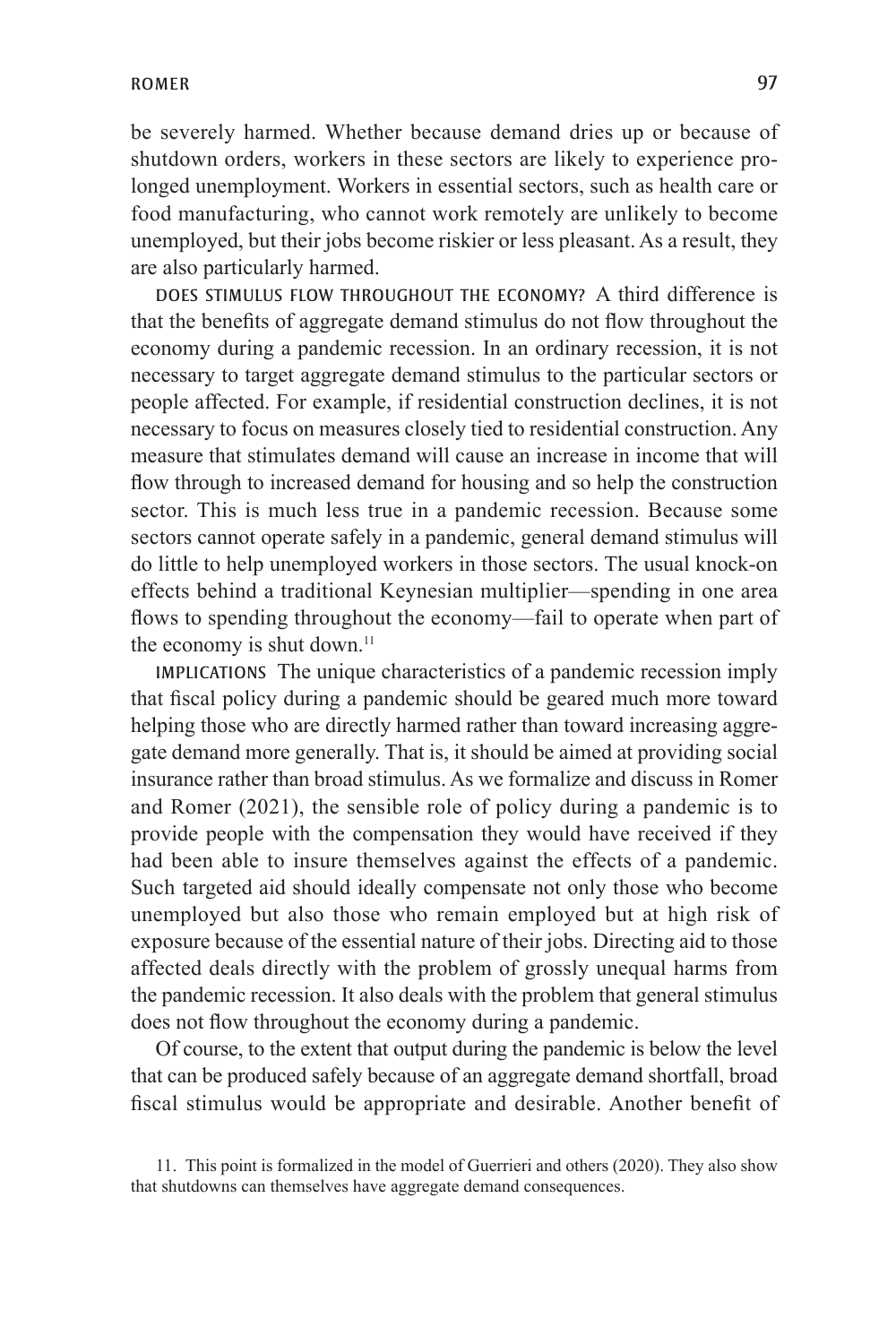| Provision                                                     | Impact on deficit<br>(\$ billions) |  |  |
|---------------------------------------------------------------|------------------------------------|--|--|
| Enhanced unemployment benefits                                | 748                                |  |  |
| Direct assistance to state and local governments <sup>a</sup> | 597                                |  |  |
| Health care spending <sup>b</sup>                             | 629                                |  |  |
| Direct payments to households                                 | 870                                |  |  |
| Paycheck Protection Program                                   | 808                                |  |  |
| Other loan and grant provisions                               | 232                                |  |  |
| Other spending provisions $\epsilon$                          | 890                                |  |  |
| Tax reductions                                                | 426                                |  |  |
| Total                                                         | 5,200                              |  |  |

|  |  |  |  | Table 2. Deficit Impact of US Pandemic-Related Legislation |  |
|--|--|--|--|------------------------------------------------------------|--|
|--|--|--|--|------------------------------------------------------------|--|

Source: Author's calculations.

Notes: Data come from the Committee for a Responsible Federal Budget (CRFB) Covid Money Tracker (https://www.covidmoneytracker.org/explore-data/interactive-table), accessed April 24, 2021. The numbers were corroborated where possible using CBO documents.

a In addition to the \$150 billion provided by the CARES Act for the Coronavirus Relief Fund and the \$362 billion provided by the American Rescue Plan for the Coronavirus State and Local Fiscal Recovery Funds, I also include the \$85 billion for Medicaid Matching Funds Increase provided by the Families First Act and extended by other acts.

b Of the \$697 billion CRFB includes in health spending, \$67.8 billion is more sensibly categorized as other spending because it is largely transfers to households. In particular, \$22.8 billion is for government coverage of COBRA payments and \$45 billion is for ACA subsidies.

c Other spending provisions include both the \$401 billion CRFB reports in this category and pieces from other categories (such as the transfer components of health spending) that I subtract to get my preferred breakdown.

targeting aid only to those directly harmed is that such households are likely to spend the aid and thus contribute to overall demand. At the same time, because targeted fiscal support is more likely to be spent on necessities such as rent and food than general stimulus, it is less likely to encourage consumption and production that is unsafe, such as travel or entertainment.

#### *II.B. Particular Fiscal Measures*

With these general principles in mind, let me turn to a high-level evaluation of the fiscal measures taken in the United States in response to the pandemic. Table 2 shows the major components of the US fiscal response. Roughly 14 percent of the \$5.2 trillion the United States allocated to pandemic aid went to expanded unemployment insurance (UI), and another 17 percent went to onetime direct payments to households (the so-called economic impact payments or stimulus checks). Another 16 percent went to the Paycheck Protection Program, which provided forgivable loans to small businesses if they maintained payrolls. About 11 percent went to aid to state and local governments. The remaining 42 percent of the total budgetary impact was attributable to an array of temporary spending increases and tax cuts. Of the miscellaneous spending, roughly \$629 billion (or about 12 percent of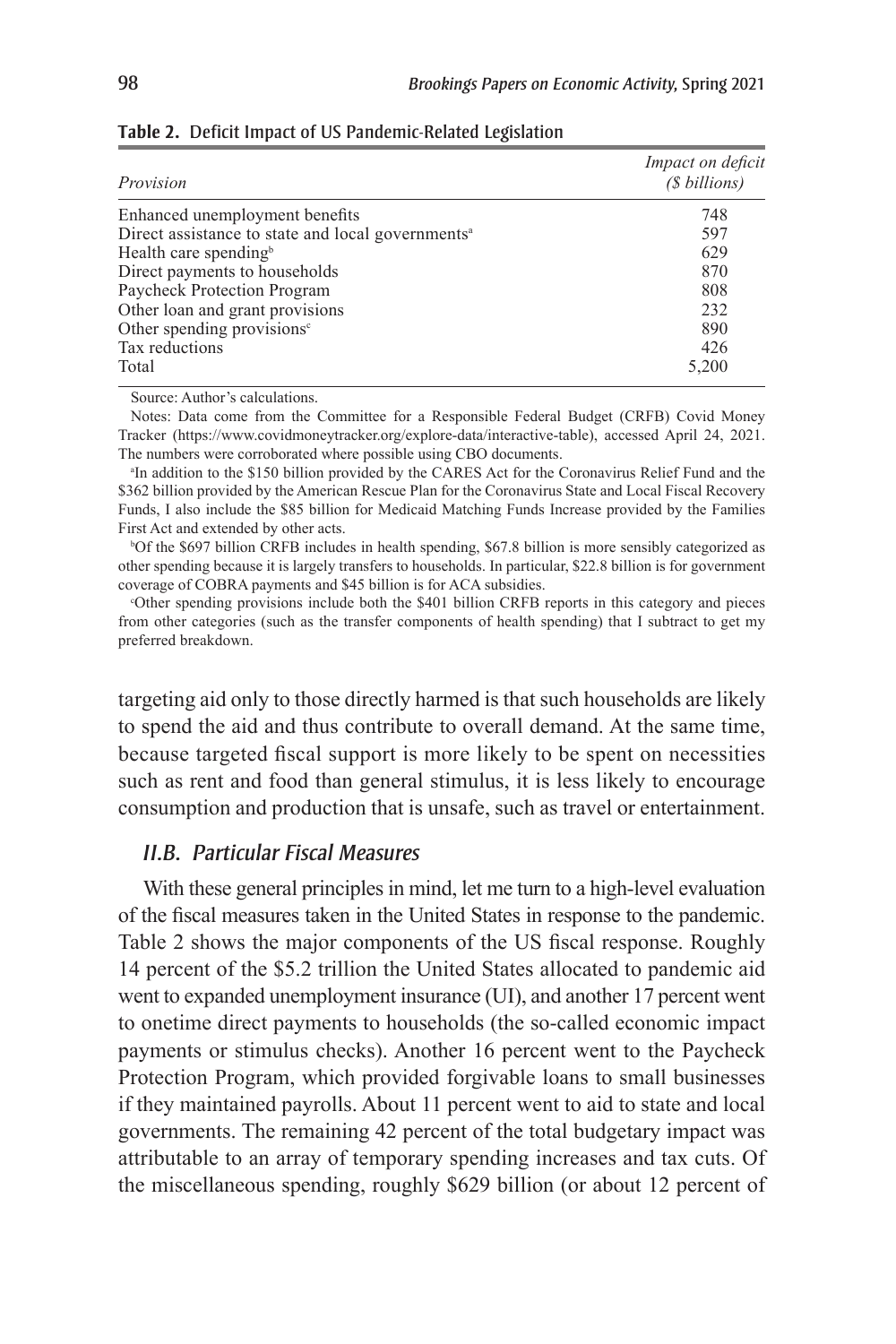the total fiscal impact) went to public health measures, such as paying for COVID-19 care, vaccine development, and testing.

EXPANDED UNEMPLOYMENT INSURANCE The expansion of unemployment insurance was clearly appropriate to the unique circumstances of the pandemic. Pandemic-related legislation expanded the coverage of the unemployment insurance program to include workers such as Uber drivers and the self-employed. As discussed by Ruffini and Wozniak (2021), the ratio of those receiving benefits to the total number unemployed (the recipiency rate) was only about 30 percent in the twenty-five years before the pandemic. Thanks to the recent emergency measures, the recipiency rate has risen to close to 100 percent in the last year. In addition to covering workers who previously did not qualify for UI, emergency measures increased both the generosity of benefit payments and their duration. The increase in payments, particularly the across-the-board extra \$600 per week provided by the Coronavirus Aid, Relief, and Economic Security (CARES) Act, raised replacement rates to well over 100 percent for unemployed low-wage workers (Ganong, Noel, and Vavra 2020).

The expanded unemployment insurance is firmly in the social insurance branch of fiscal policy. It provides aid to those directly affected by the pandemic. Increased replacement rates are also appropriate in a recession where many jobs are forbidden for public health reasons. However, a policy resulting in replacements rates in excess of 100 percent was clearly designed to accomplish additional goals, such as poverty reduction or aggregate demand stimulus.

As aggregate demand stimulus, the expanded unemployment insurance appears to have been quite effective. One heartening development during the pandemic has been the burgeoning of economics research on the effects of the pandemic itself and the policy response. Many of these studies use innovative, high-frequency data from private sector sources. For example, using proprietary bank account records, Farrell and others (2020) estimate that the spending of benefit recipients increased \$0.73 for every \$1 of additional benefits. Thus, to the degree that aggregate demand stimulus was appropriate during the pandemic, the UI expansion was a cost-effective way to provide it.

Examining the pandemic fiscal response through the lens of social insurance leads naturally to consideration of government-provided hazard pay. In addition to those who lose their jobs, people who remain employed as frontline essential workers are also directly economically affected by the pandemic. At the same wage as before, the benefits of working are reduced—perhaps substantially so—by the risks of social contact and the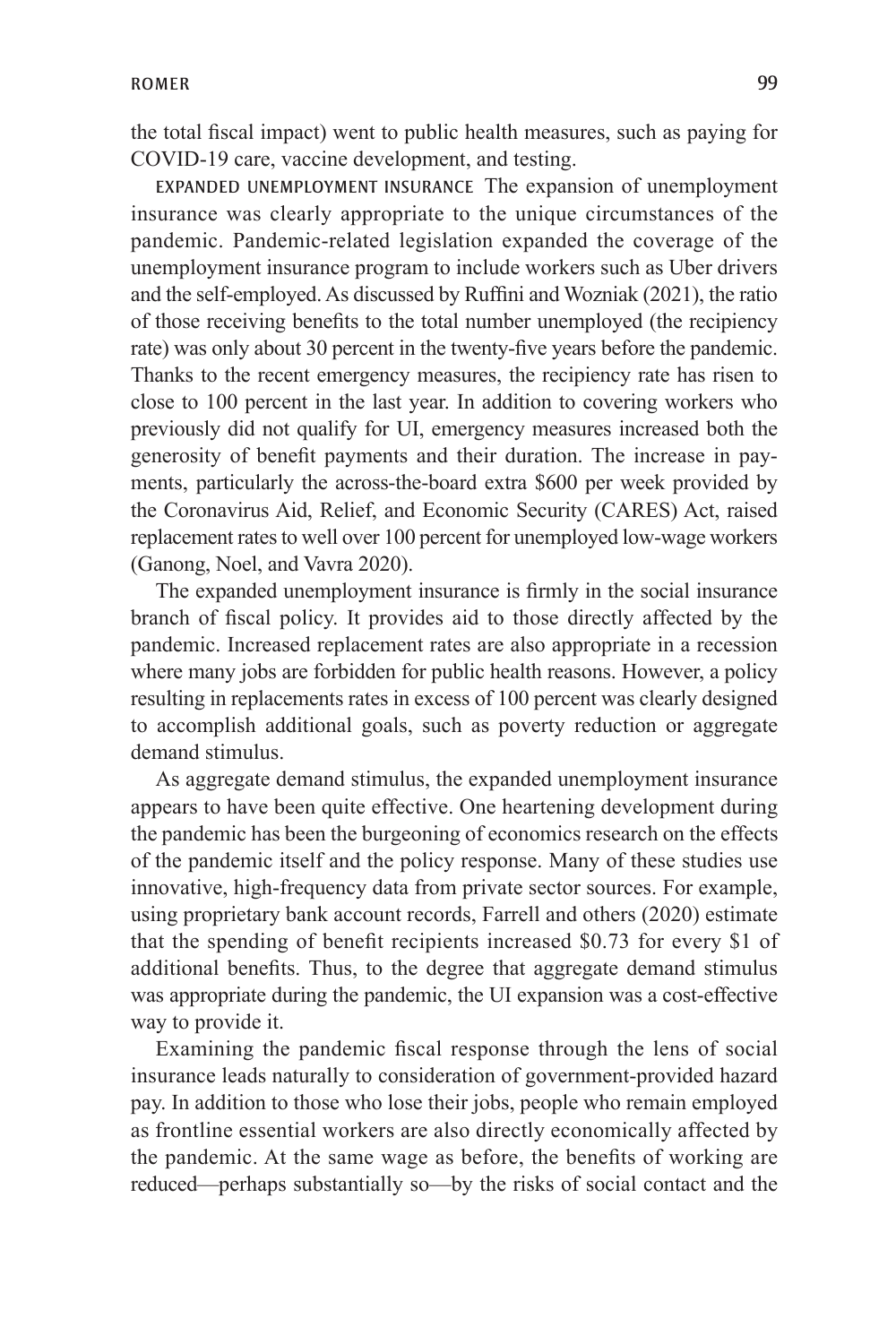unpleasantness of protective measures. Notions of fairness and a need to maintain a fully staffed essential sector suggest that extra payments to frontline essential workers are desirable. To the degree that such payments are called for because the government's provision of unemployment insurance reduces frontline workers' incentives to continue working, it is natural for the government (rather than private employers) to pay them.

There have been pilot programs and proposals for hazard pay during the pandemic (Kinder, Stateler, and Du 2020). The CARES Act allowed state and local relief funds to be used to cover limited programs for hazard pay.12 A number of states, including Pennsylvania, Vermont, Louisiana, Maryland, and New Hampshire, set up such programs. The Health and Economic Recovery Omnibus Emergency Solutions (HEROES) Act, passed by the House of Representatives in May 2020, included a \$200 billion fund for "pandemic premium pay." This provision was removed before a greatly changed and slimmed down relief measure was passed in December 2020. The failure to include a substantial hazard pay program is an important missed opportunity in the fiscal response to the pandemic.

STATE AND LOCAL FISCAL RELIEF Aid to state and local governments is another type of targeted fiscal support. State governments faced substantial increases in spending because of the pandemic.13 The sources ranged from the obvious increase in public health expenditure and funds for the switch to online education, to the less obvious spending to stem the spread of the virus through the homeless population and the additional costs of providing state services remotely or in person with additional safety precautions. At the same time, state tax revenues dropped at least somewhat as unemployment rose (Auerbach and others 2020). Because most states have balanced budget requirements, some have already been forced to cut other types of spending and raise taxes, and many others are on the verge of doing so.

Sensible public policy suggests that useful state spending should not be cut simply because states cannot borrow to smooth over temporary emergency expenditures or falls in revenue. Transfers from the federal government, which can borrow, help states to maintain services and employment during a crisis. This spending can be thought of as another type of social insurance. It prevents cuts in state spending that citizens would likely

<sup>12.</sup> See "Department of the Treasury, Coronavirus Relief Fund for States, Tribal Governments, and Certain Eligible Local Governments," *Federal Register*, January 15, 2021.

<sup>13.</sup> See National Conference of State Legislatures, "State Fiscal Responses to Coronavirus (COVID-19)," https://www.ncsl.org/research/fiscal-policy/state-fiscal-responses-tocovid-19.aspx.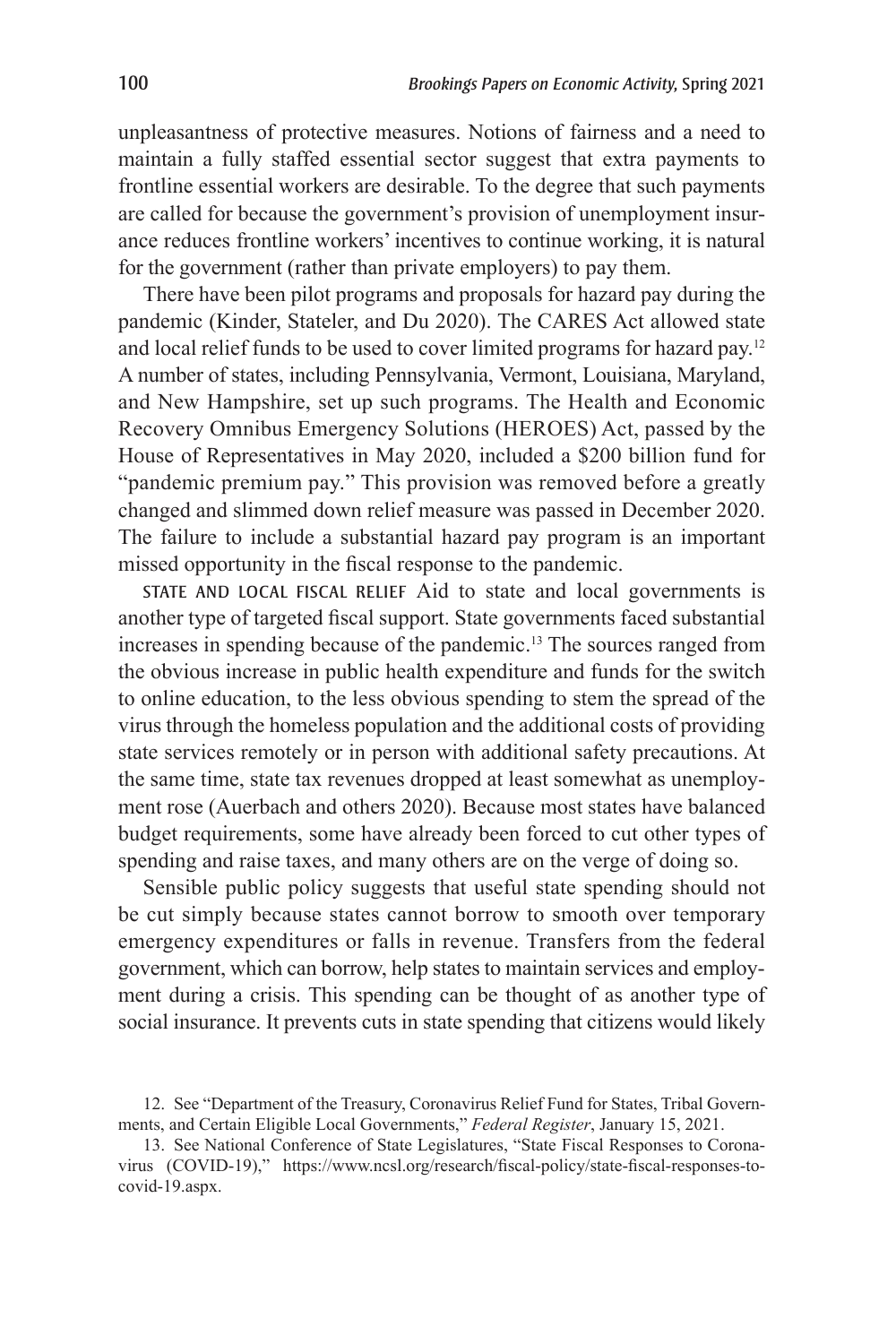have wished to insure against had they contemplated the possibility of a pandemic.

Such transfers also provide some of the most cost-effective aggregate demand stimulus. Chodorow-Reich and others (2012) found that the state fiscal relief in the 2009 American Recovery and Reinvestment Act provided positive employment benefits both inside and outside the public sector at the remarkably low cost per job of just \$27,000. The study also looked at the behavior of rainy-day funds following the 2009 state fiscal relief and found no evidence that the transfers were saved—contradicting a common fear expressed about such payments.

One of the earliest pandemic fiscal measures, the Families First Coronavirus Response Act, included an increase in the Medicaid matching percentage, which is a form of state fiscal relief. The CARES Act, passed later in March 2020, included about \$150 billion of direct payments to state and local governments. The American Rescue Plan Act, passed in March 2021, included another \$362 billion of such funds. In addition to maintaining state services and helping to deal with the effects of the pandemic, these funds are likely to have a substantially expansionary impact on aggregate demand in 2021. Whether this expansionary impact is desirable or not will depend on the evolution of the public health situation.

SPENDING ON PUBLIC HEALTH Spending on public health measures accounts for about \$629 billion of the \$5.2 trillion spent on pandemic relief. Given the widespread infections with COVID-19 and the large number of deaths, this spending was clearly necessary and valuable. Such spending was also consistent with the unique nature of the pandemic recession. Because both the recovery of demand and the safe pace of economic growth depend on getting the virus under control, it was imperative to take aggressive action on public health measures. Indeed, it is hard to imagine that more should not have been spent. Take, for example, what has clearly been one of the public health triumphs: vaccine development. The somewhat unfortunately named Operation Warp Speed used direct government spending and guaranteed sales contracts to encourage private pharmaceutical companies to develop vaccines. A number of highly effective vaccines were available within a year of the recognition of the virus—a record for vaccine development. However, the painfully slow progression from vaccine discovery to actual inoculation strongly suggests that more funding and effort was needed to set up effective and rapid distribution programs. Much larger capital expenditures for mobile refrigeration units and production facilities, along with free training for emergency providers, could likely have gotten the vaccines into many more arms much faster.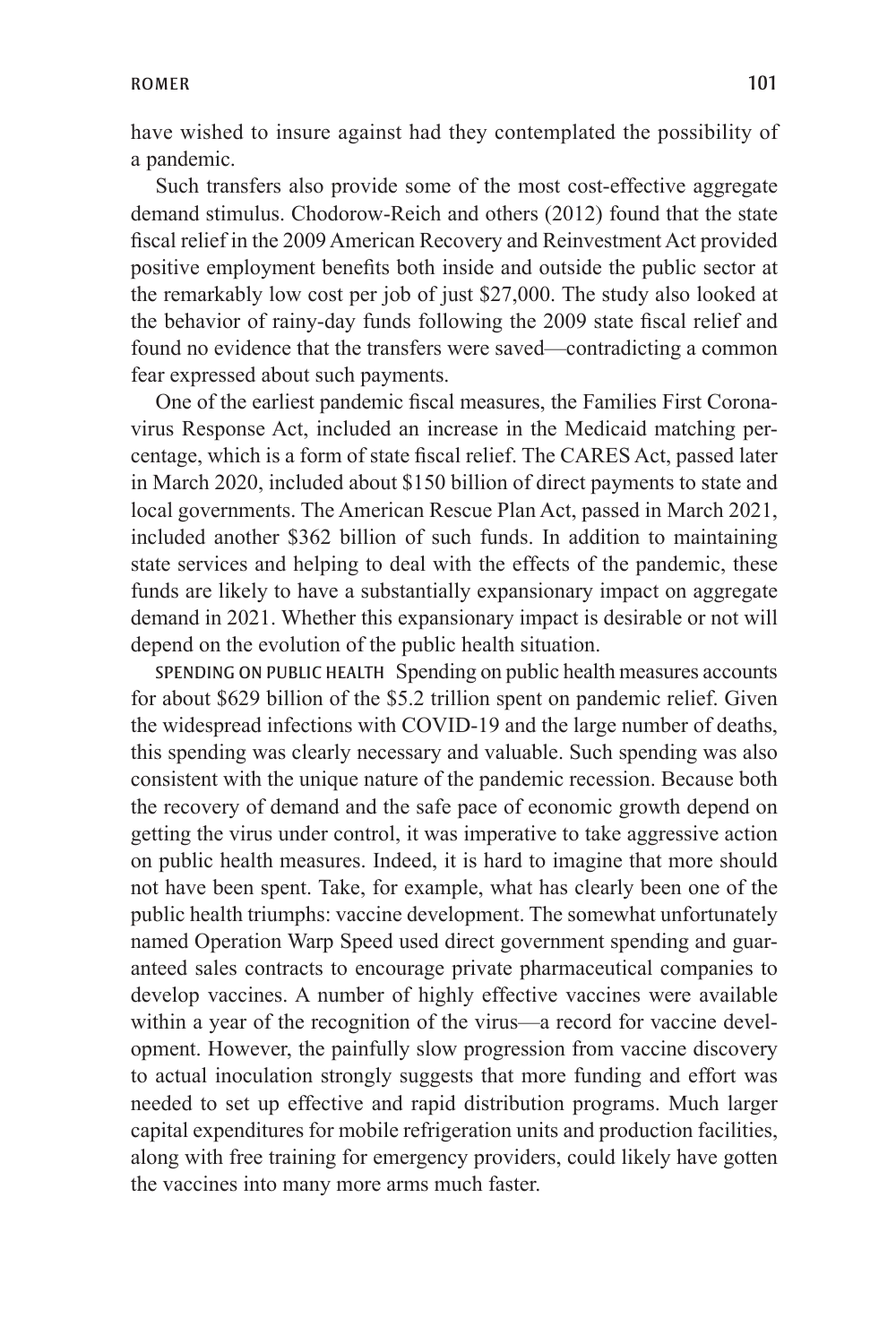The United States has also failed to establish a truly effective virus monitoring program. Though testing has increased markedly, we still conduct fewer tests per one thousand people than many other rich countries. For example, Denmark currently conducts about nine times as many tests per person as the United States; the United Kingdom about seven times as many.14 The United States is even worse at genetic sequencing of cases to identify variants and patterns of transmission. Iceland sequences about 60 percent of all cases; the United States sequences less than 1 percent. We currently rank thirty-second in the world for sequences completed per one thousand COVID-19 cases.15 As a result, we know much less about emerging variants and where transmission is coming from. Based on the experience of other countries, we could have done much better at getting the virus under control if we had had a more effective and wider-reaching public health response.

The failure to spend adequately on public health measures may reflect, in part, policymakers' failure to realize the fundamental difference between a pandemic recession and an ordinary recession. Thinking of the current recession as just a replay of the Great Recession, with a virus in place of a global financial crisis, may have led policymakers to focus too much on dealing with the economic fallout of the pandemic and not enough on combating the root cause. Of course, a refusal to follow scientific evidence and advice also surely played a role.

ONETIME STIMULUS PAYMENTS Roughly \$870 billion of the budgetary impact of the COVID-19 fiscal response came from onetime stimulus payments. The payments went to everyone below a certain income threshold. For example, the original checks of \$1,200 per adult authorized in the CARES Act went to married couples earning up to \$198,000. Because of their broad reach, the payments had at least some impact on reducing inequality temporarily, and they surely gave many households a much-needed boost at a difficult time.

What is not to like about the stimulus payments? The main drawback is that the help is very poorly targeted. Most of the money went to people who remained employed during the pandemic. The \$1,200 checks (followed by \$600 and \$1,400 checks) were surely helpful to those hurt by the pandemic, but they were not nearly enough to truly hold life together for the most

<sup>14.</sup> Our World in Data, "Daily COVID-19 Tests per Thousand People," https://ourworld indata.org/grapher/full-list-daily-covid-19-tests-per-thousand.

<sup>15.</sup> The statistics come from COVID CG, "Global Lineage Surveillance," https:// covidcg.org, accessed March 15, 2021, which use data from GISAID.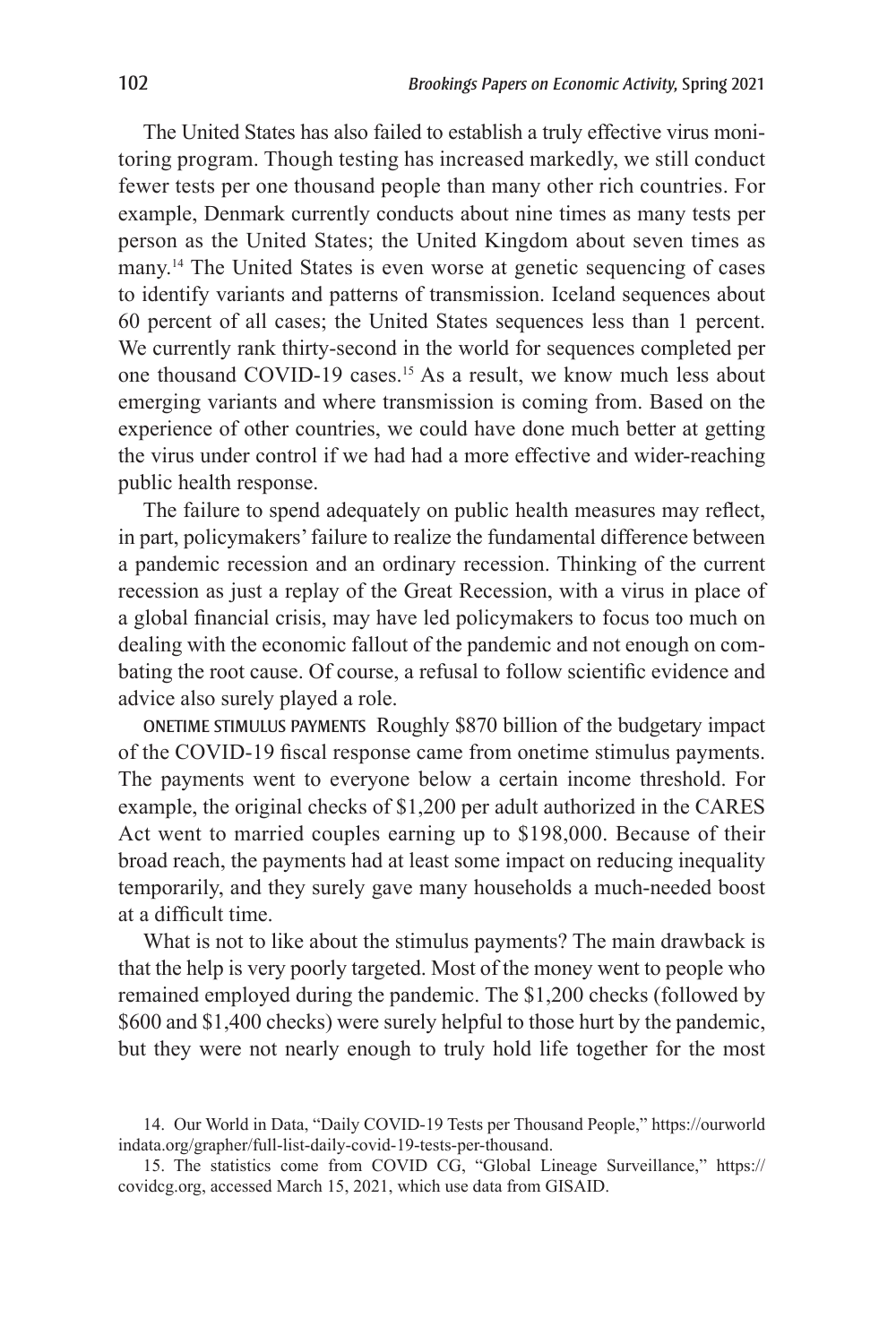affected. A related problem goes back to the idea that general stimulus does not flow to those in need during a pandemic recession. Ordinarily, anything that raises aggregate demand in a recession eventually helps unemployed workers throughout the economy. But during a pandemic, general stimulus cannot help workers in sectors that remain closed or greatly restricted.

Another potential concern about the economic impact payments is that they could stimulate output and employment beyond the safe level. Particularly if the payments were spent on risky items like travel or indoor restaurant dining, the payments could exacerbate the pandemic. Interestingly, at least in the case of the initial round, the COVID-19 stimulus payments seem unlikely to have stimulated aggregate demand excessively. Coibion, Gorodnichenko, and Weber (2020) conducted a survey of a large sample of recipients. Most respondents said that they saved the payment or used it to pay down debt. Only about 15 percent of people surveyed report that they mostly spent their payment.16 While this small effect is perhaps desirable from a disease-control viewpoint, it also suggests that the payments were not particularly valuable as a relief or recovery mechanism.

PAYCHECK PROTECTION PROGRAM A novel and very substantial component of the fiscal policy response in the United States was the Paycheck Protection Program, or PPP. The program shares some features with the widely admired *Kurzarbeit* program in Germany. By providing loans that morphed into grants to small businesses that used the money primarily to maintain payrolls, the program was designed to preserve worker-firm matches. Workers received most, if not all, of their pay without becoming officially unemployed or applying for unemployment insurance.

One peculiarity of the program is that the forgivable loans were only available to firms with fewer than three hundred employees. Though one can tell stories that might lead policy to focus on firms facing borrowing constraints, being above or below three hundred employees is surely an extremely crude proxy on which to build an \$808 billion program. Related to this point, there is some evidence that PPP loans tended to go toward firms that already had banking relationships (and so perhaps already had access to credit), rather than to the neediest ones (Liu and Volker 2020).

At least two studies have used the fact that eligibility was discontinuous to try to measure what the program accomplished (Chetty and others 2020; Autor and others 2020). Both find that employment declined less at firms

<sup>16.</sup> Using high-frequency data, Chetty and others (2020) found evidence of an immediate impact of the payments on consumer spending. However, the estimates do not show whether the effects were quickly undone or more persistent.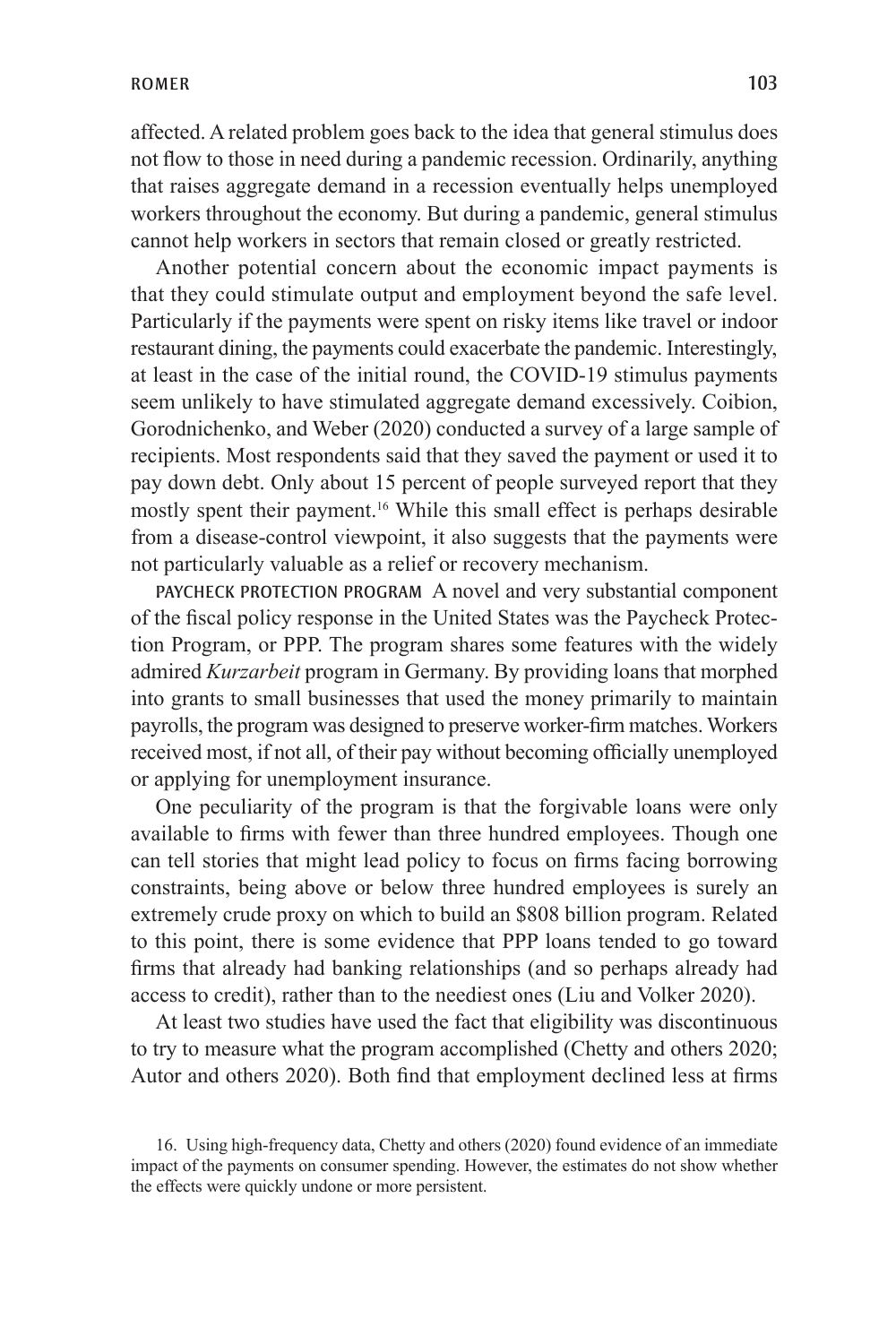just below the eligibility cutoff than at those just over. However, the difference was quite small. Indeed, under reasonable assumptions, the implied cost per job (and hence per employee-firm match preserved) was very high—\$224,000 in Autor and others (2020) and \$377,000 in Chetty and others (2020). And, as pointed out by Hubbard and Strain (2020), it is too early to know if the matches were truly preserved or if workers will eventually take other jobs or be laid off once the program ends.

One reason why the cost per job preserved has been so high is that firms could receive grants to maintain matches that would have been maintained without government support. Another source of the high program cost is that the replacement rates and the maximum covered salary expenses were substantially higher than under conventional unemployment insurance. As discussed in Romer and Romer (2021), in a social insurance framework, high-income earners would likely choose to self-insure rather than purchase pandemic insurance. Thus, covering their wages during unemployment is not a sensible component of a public insurance program. The bottom line is that the PPP was an interesting and noble experiment, but it was problematic on many levels.

Overall, the fiscal response to the pandemic in the United States runs the gamut from highly useful and appropriate to largely ineffective and wasteful. Spending on programs such as unemployment compensation and public health was exactly what was called for by the unique nature of the pandemic recession. Spending on broad-based payments and other general stimulus measures was much less useful in a recession where the impacts were highly unequal and the Keynesian multiplier was likely substantially reduced by lockdowns.

## **III. Will the Pandemic Fiscal Response Have Repercussions for the Future?**

The preceding analysis examined the more immediate appropriateness of various pandemic fiscal measures. I want to turn now to possible longerterm repercussions. Will the extraordinary fiscal measures taken during the pandemic have consequences for the future?

### *III.A. Is the Economy Likely to Boom?*

One area of current discussion is whether the economy is likely to recover rapidly following the passage of the Biden administration's American Rescue Plan Act in March 2021. Considering the unique nature of the pandemic recession, the answer depends most heavily on what happens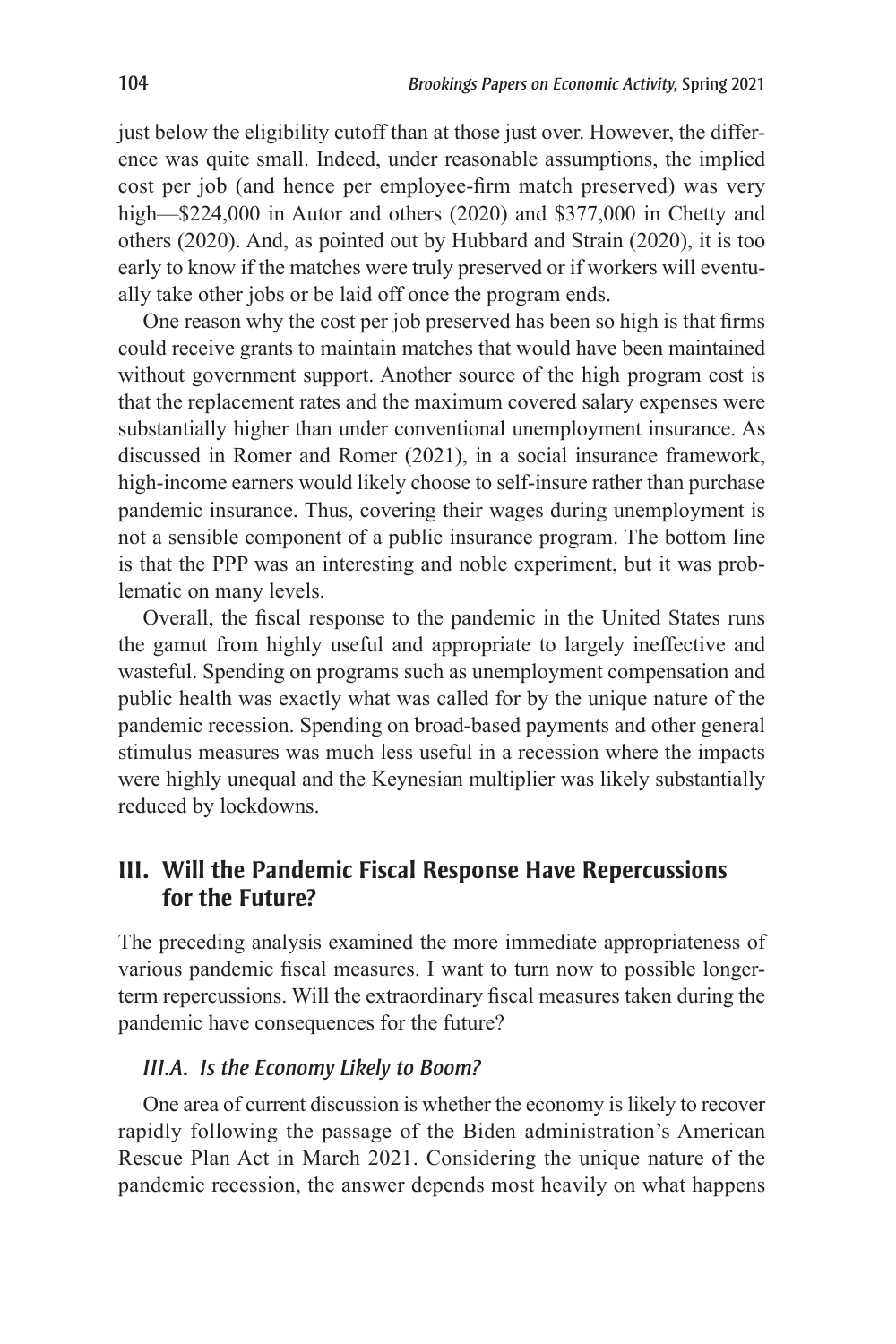to the virus. If the vaccination program is successful and COVID-19 cases moderate further, the economy is likely to do well. If vaccinations flag or become less effective as new variants emerge, recovery is likely to slow or stall.

The American Rescue Plan Act provides \$155 billion in health care spending, of which about \$60 billion is focused more narrowly on vaccine and treatment development, vaccine distribution, and COVID-19 testing, tracing, and monitoring.17 As discussed in section II, this funding is surely valuable and likely to speed control of the virus. By doing so, this aspect of the bill should help accelerate recovery. The unemployment insurance enhancements, stimulus payments, and state fiscal relief also included in the act are likely to provide a substantial fillip to aggregate demand. This demand increase, combined with greater virus control, could generate substantial increases in output and employment over the next two years.

Probably more important than the direct stimulus from the most recent pandemic fiscal package is the accumulated savings of American households. As can be seen in figure 3, the personal saving rate in the United States has been two to three times higher than normal since the virus emerged. Between this increased saving and the rise in stock prices, the level of financial assets of households and nonprofit organizations has risen almost \$10 trillion since the fourth quarter of 2019. In recent work, Brunet (2019, 2021) suggests that the best parallel to the current situation is the buildup of savings during World War II. The combination of rationing, increased earnings, and production limitations forced households to save tremendously during the war. Following the war, households increased personal consumption just as tremendously. Using county-level data, Brunet (2019) finds that residential investment and related spending on household durables following the war increased significantly more in counties where the buildup of savings was larger. It is very possible that we will see a similar burgeoning of consumer demand driven by accumulated savings following the pandemic, once it is safe for people to shop and produce the goods that consumers desire.

There are, of course, factors that could hold back this surge of spending. It is possible that living through a pandemic will lead households to

<sup>17.</sup> The estimates are from the Committee for a Responsible Federal Budget (CRFB) COVID Money Tracker. I exclude the \$67.8 billion for COBRA coverage and ACA subsidies from the CRFB's estimate of health spending in the American Rescue Plan Act. The act provides another \$10 billion to purchase, manufacture, and distribute critically needed medical supplies and equipment under the authority of the Defense Production Act.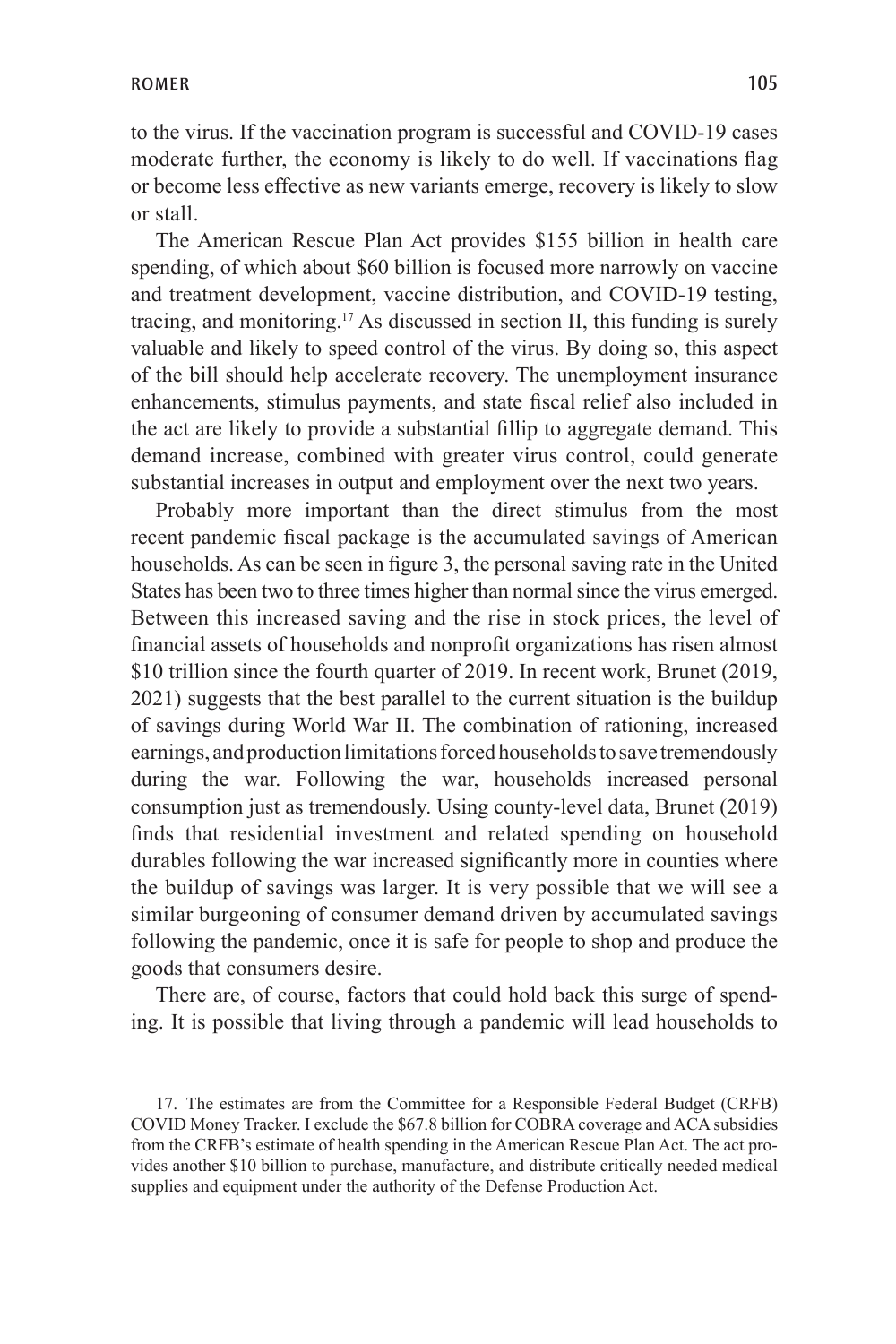**Figure 3.** Personal Saving Rate in the United States since 1986



Source: Bureau of Economic Analysis, National Income and Product Accounts, table 2.6, accessed March 18, 2021.

Note: The data are for the period January 1986–January 2021.

permanently increase their precautionary saving. Likewise, households that were allowed to miss rent or loan payments will face higher debt loads as a result of the deferrals and so may be less able to spend. Many workers are also facing difficult transitions. For example, workers who had to leave the labor force to take care of children will likely face difficulties returning to the labor market at their previous wage. And the pandemic may lead to permanent changes in the sectoral composition of the economy that will require workers to retrain and find new employment. All of these are factors that could mute some of the surge in consumption that would otherwise occur. Nevertheless, I strongly suspect that the positive forces will outweigh these negative ones.

While output and employment are likely to increase markedly as the virus recedes and consumer demand increases, it is important to note just how far employment in the United States is below its normal trend level. Payroll employment in February 2021 was 9.5 million below its prepandemic high in February 2020. This is greater than the peak loss of jobs in the 2008 recession. Taking into account the normal trend growth of employment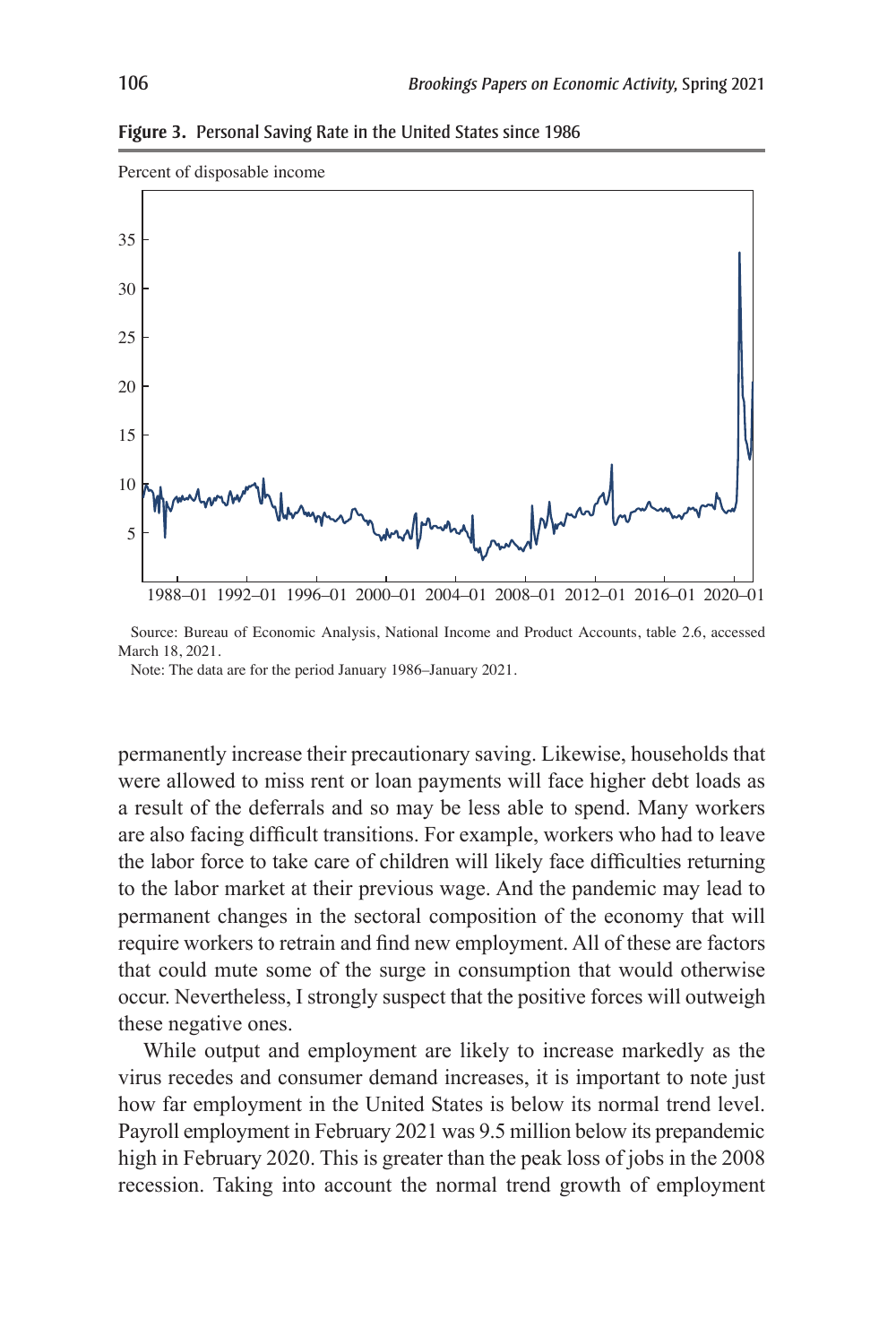adds at least another million jobs that are currently missing from the US economy. As a result, the United States needs to grow rapidly for a sustained period to heal the labor market, and it can do so without pushing up against the capacity constraints of the economy.

#### *III.B. Reduction in Fiscal Space*

A longer-term repercussion of the enormous fiscal response to the pandemic in the United States involves the increase in government debt. Figure 4 shows actual and projected federal debt-to-GDP ratios from 1962 to 2051. The data are from the Congressional Budget Office, updated to include the CBO's estimates of the deficit impact of the American Rescue Plan Act (CBO 2021).<sup>18</sup> The debt-to-GDP ratio stood at 79 percent at the end of fiscal year 2019 (before the pandemic had emerged). It is projected to reach 110 percent by the end of fiscal 2023 (when the spending from the American Rescue Plan has had its full impact). This sharp rise is obviously related not just to the deliberate fiscal response to the pandemic but also to the operation of automatic stabilizers. At the same time, sharp falls in current and expected interest rates brought about by the pandemic have been a factor pushing the debt ratio in the opposite direction (because lower interest rates reduce the cost of debt service). Nevertheless, the net result has been a substantial rise in the debt-to-GDP ratio, and thus a reduction in our fiscal space.

The high debt loads are unlikely to precipitate any kind of fiscal crisis in the United States. Demand for US government debt remains as strong as ever. But that does not mean that the rise in the debt ratio is costless. I fear it could lead to inaction on a number of national priorities. As discussed in section I, previous research shows that the fiscal response to financial distress in the postwar period has depended strongly on the initial debt-to-GDP ratio: countries throughout the OECD behaved as if they were constrained by high debt when responding to a financial crisis. While this does not seem to have been true of the response to the pandemic, the historical behavior could reemerge as the pandemic wanes. As the United States recovers and policymakers seek to tackle issues such as climate change, crumbling infrastructure, and persistent poverty, they may find increased opposition to further spending. Thus, one potential legacy of the extraordinary fiscal actions to fight the pandemic may be that the country fails to deal with other pressing needs.

<sup>18.</sup> I am grateful to Alan Auerbach for providing these data.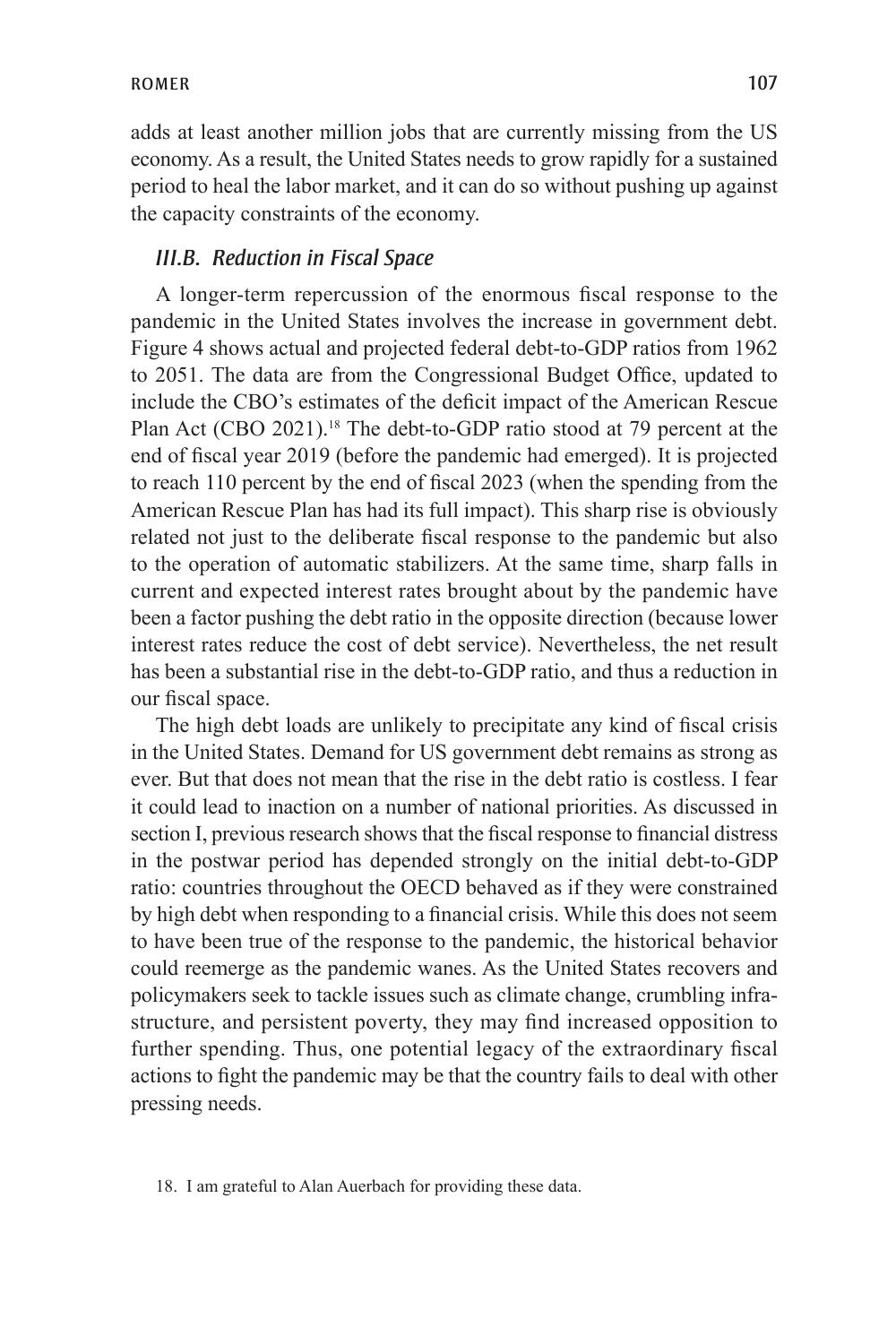

**Figure 4.** Actual and Projected US Federal Debt-to-GDP Ratio

Sources: CBO; calculations by Alan Auerbach.

Notes: The data through 2020 are from the CBO, "Budget and Economic Data: Historical Budget Data," https://www.cbo.gov/data/budget-economic-data, accessed February 2021. The data after 2020 are from calculations by Alan Auerbach, which take the long-term projections from CBO (Long-Term Budget Projections, March 2021) and adjust them for CBO's estimates of the ten-year costs of the American Rescue Plan Act (CBO 2021). The estimates assume no macroeconomic feedback from the act, and so hold the paths of GDP and the debt service/debt ratio constant.

This possibility puts the enormous size and significant flaws of the US fiscal response in a somewhat harsher light. Though much that was done was useful and unquestionably necessary, some was misguided and wasteful. If something like the nearly \$1 trillion spent on stimulus payments that did little to help those most affected by the pandemic ends up precluding spending \$1 trillion on infrastructure or climate change in the next few years, the United States will have made a very poor bargain indeed.

**ACKNOWLEDGMENTS** I thank Alan Blinder, Janice Eberly, David Romer, and James Stock for helpful comments, and Alan Auerbach and Gillian Brunet for data.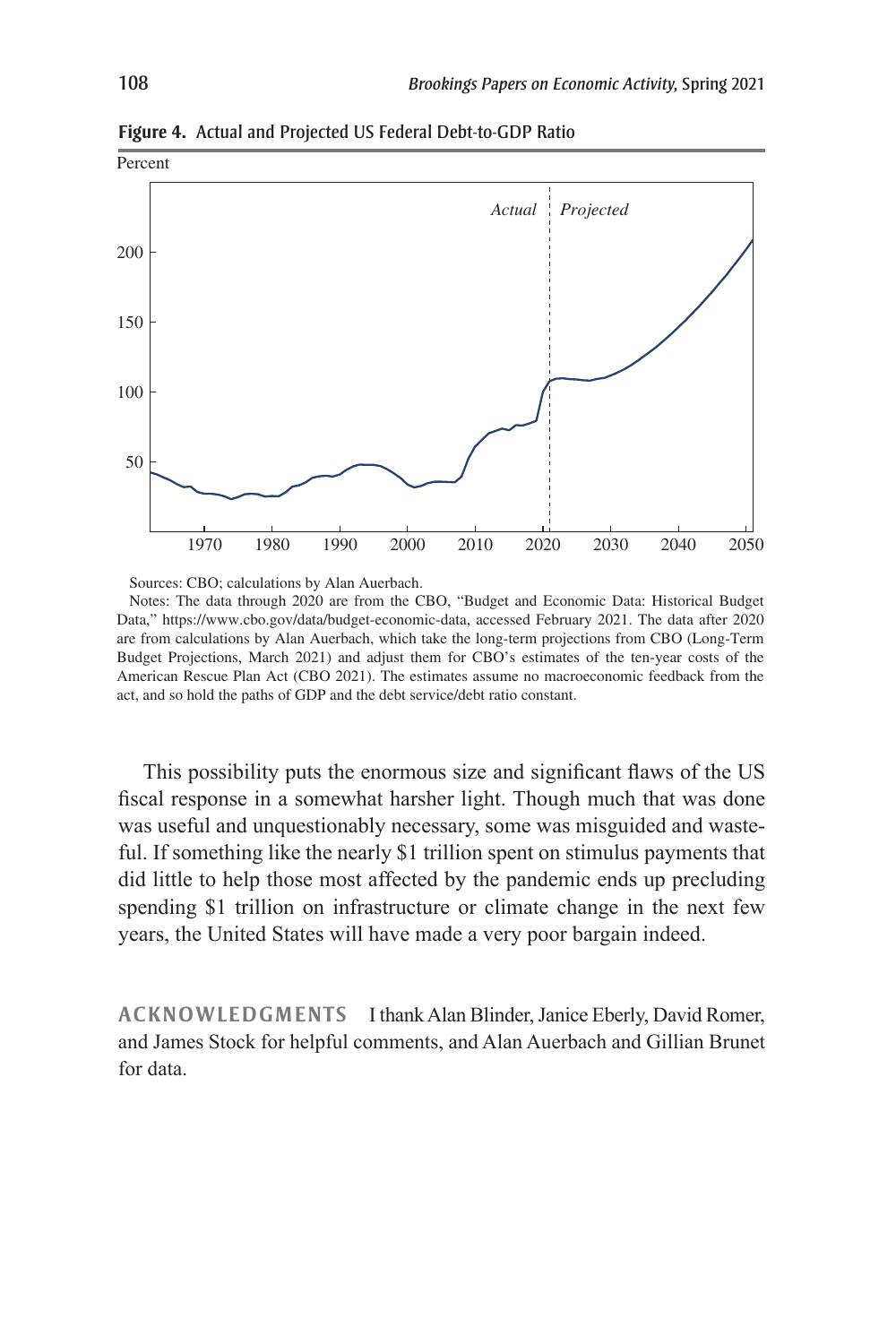## **References**

- Apeti, Ablam Estel, Jean-Louis Combes, Xavier Debrun, and Alexandru Minea. 2021. "Did Fiscal Space Influence Covid-19's Fiscal Response?" *Covid Economics: Vetted and Real-Time Papers* 74 (March 30): 71–93.
- Auerbach, Alan J., William G. Gale, Byron Lutz, and Louise Sheiner. 2020. "Effects of COVID-19 on Federal, State, and Local Government Budgets." *Brookings Papers on Economic Activity*, Fall, 229–70.
- Autor, David, David Cho, Leland D. Crane, Mita Goldar, Byron Lutz, Joshua Montes, William B. Peterman, David Ratner, Daniel Villar, and Ahu Yildirmaz. 2020. "An Evaluation of the Paycheck Protection Program Using Administrative Payroll Microdata." Working Paper. https://economics.mit.edu/files/20094.
- Balajee, Anuragh, Shekhar Tomar, and Gautham Udupa. 2020 "COVID-19, Fiscal Stimulus, and Credit Ratings." *Covid Economics: Vetted and Real-Time Papers* 11 (April 29): 132–64.
- Benmelech, Efraim, and Nitzan Tzur-Ilan. 2020. "The Determinants of Fiscal and Monetary Policies during the Covid-19 Crisis." Working Paper 27461. Cambridge, Mass.: National Bureau of Economic Research. https://www.nber.org/ papers/w27461.
- Brunet, Gillian. 2019. "After the War: Wartime Saving and Postwar Housing Investment, 1946–1950." Working Paper. http://conference.nber.org/conf\_papers/ f127354.pdf.
- Brunet, Gillian. 2021. "War, Pandemic, and Household Behavior: The COVID-19 Pandemic through the Lens of WWII." Work in progress.
- Chetty, Raj, John N. Friedman, Nathaniel Hendren, Michael Stepner, and the Opportunity Insights Team. 2020. "The Economic Impacts of COVID-19: Evidence from a New Public Database Built Using Private Sector Data." Working Paper 27431. Cambridge, Mass.: National Bureau of Economic Research. https://www.nber.org/papers/w27431.
- Chodorow-Reich, Gabriel, Laura Feiveson, Zachary Liscow, and William Gui Woolston. 2012. "Does State Fiscal Relief during Recessions Increase Employment? Evidence from the American Recovery and Reinvestment Act." *American Economic Journal: Economic Policy* 4, no. 3: 118–45.
- Coibion, Olivier, Yuriy Gorodnichenko, and Michael Weber. 2020. "How Did U.S. Consumers Use Their Stimulus Payments?" Working Paper 27693. Cambridge, Mass.: National Bureau of Economic Research. https://www.nber.org/papers/ w27693.
- Congressional Budget Office (CBO). 2020. "The Effects of Pandemic-Related Legislation on Output." Washington. https://www.cbo.gov/publication/56597.
- Congressional Budget Office (CBO). 2021. "Estimated Budgetary Effects of H.R. 1319, American Rescue Plan Act of 2021." Washington. https://www.cbo.gov/ publication/57056.
- Farrell, Diana, Peter Ganong, Fiona Greig, Max Liebeskind, Pascal Noel, and Joseph Vavra. 2020. "Consumption Effects of Unemployment Insurance during the Covid-19 Pandemic." Working Paper. Washington: JPMorgan Chase Institute.